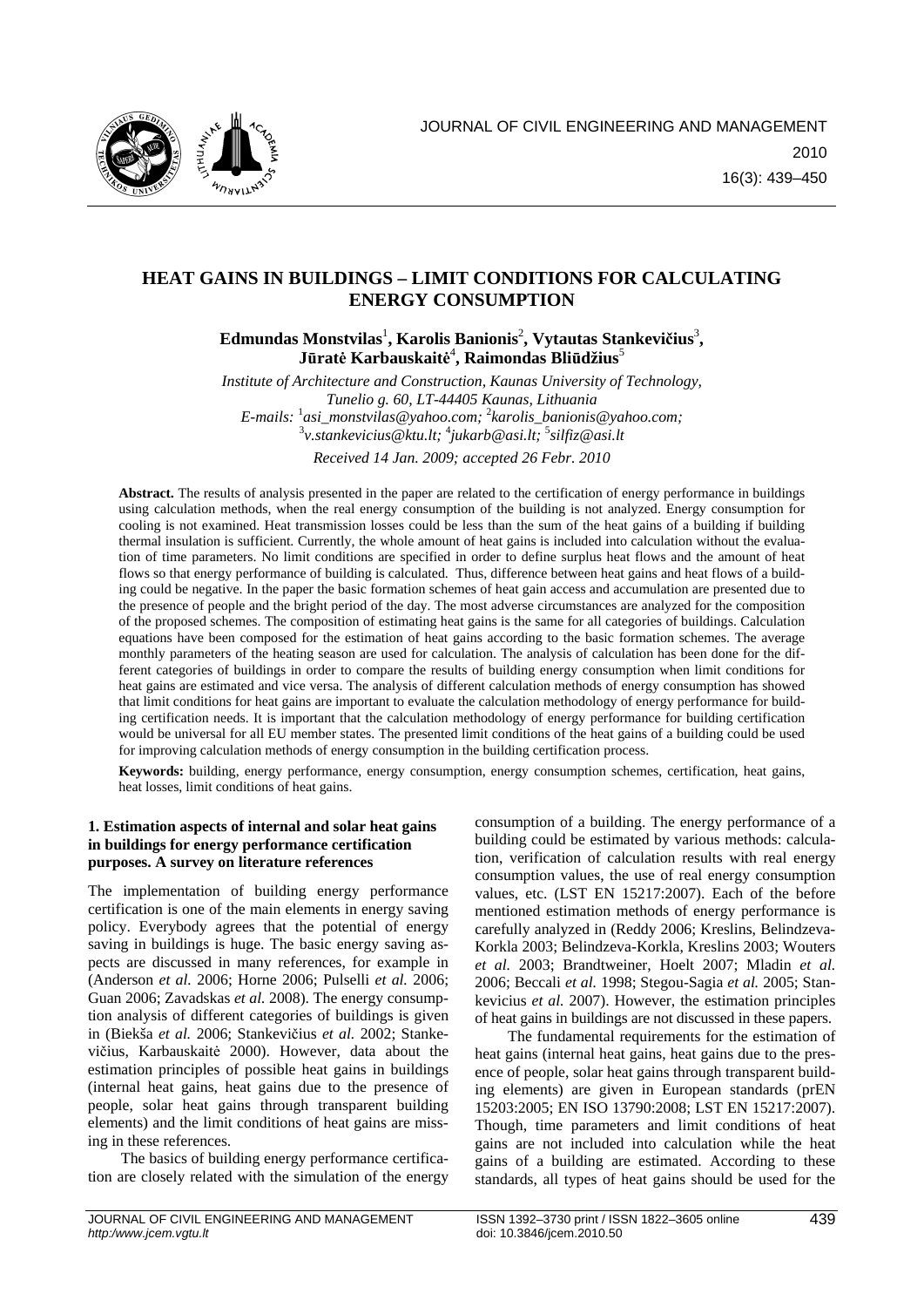estimation of building heat gains. The utilization factor of heat gains is used in standard EN 13790:2008. This parameter is also determined without any restrictions on time.

The estimation of building energy performance could be done by the simplified method – using a energy consumption label of a building [\(Richalet](http://apps.isiknowledge.com/ISIP/CIW.cgi?SID=U1bNfmGFaF2iH6Pf5al&Func=OneClickSearch&field=AU&val=Richalet+V&curr_doc=1/275&Form=FullRecordPage&doc=1/275) *et al.* 2001; [Gram-Hanssen](http://apps.isiknowledge.com/ISIP/CIW.cgi?SID=U1bNfmGFaF2iH6Pf5al&Func=OneClickSearch&field=AU&val=Gram-Hanssen,+K&curr_doc=1/22&Form=FullRecordPage&doc=1/22) *et al.* 2007; [Corrado,](http://apps.isiknowledge.com/ISIP/CIW.cgi?SID=U1bNfmGFaF2iH6Pf5al&Func=OneClickSearch&field=AU&val=Corrado+V&curr_doc=1/46&Form=FullRecordPage&doc=1/46) [Fabrizio](http://apps.isiknowledge.com/ISIP/CIW.cgi?SID=U1bNfmGFaF2iH6Pf5al&Func=OneClickSearch&field=AU&val=Fabrizio+E&curr_doc=1/46&Form=FullRecordPage&doc=1/46) 2006). While applying this method, the total energy consumption of a building is estimated without the exclusion of particular energy consumption components. Then, the energy performance of a building can be estimated in respect of other buildings in the same category. The total energy consumption balance of a building is evaluated employing this method. Nevertheless, it is impossible to distinguish separate components of heat gains in the energy consumption balance of a building.

Many software applications are used for simulation of energy consumption in the buildings, which are created based on different algorithms of energy consumption in the buildings. There is no single algorithm for assessment of energy consumption in the buildings. However, the above mentioned software allows evaluating the impact of various construction solutions (Jurelionis, Isevičius 2008; [Lin,](http://apps.isiknowledge.com/ISIP/CIW.cgi?SID=U1bNfmGFaF2iH6Pf5al&Func=OneClickSearch&field=AU&val=Lin+Y&curr_doc=1/45&Form=FullRecordPage&doc=1/45) [Zmeureanu](http://apps.isiknowledge.com/ISIP/CIW.cgi?SID=U1bNfmGFaF2iH6Pf5al&Func=OneClickSearch&field=AU&val=Zmeureanu+R&curr_doc=1/45&Form=FullRecordPage&doc=1/45) 2006; [Manioglu,](http://apps.isiknowledge.com/ISIP/CIW.cgi?SID=U1bNfmGFaF2iH6Pf5al&Func=OneClickSearch&field=AU&val=Manioglu+G&curr_doc=1/47&Form=FullRecordPage&doc=1/47) [Yilmaz](http://apps.isiknowledge.com/ISIP/CIW.cgi?SID=U1bNfmGFaF2iH6Pf5al&Func=OneClickSearch&field=AU&val=Yilmaz+Z&curr_doc=1/47&Form=FullRecordPage&doc=1/47) 2006; [Bazjanac](http://apps.isiknowledge.com/ISIP/CIW.cgi?SID=U1bNfmGFaF2iH6Pf5al&Func=OneClickSearch&field=AU&val=Bazjanac+V&curr_doc=1/153&Form=FullRecordPage&doc=1/153) 2004; [Colomban](http://apps.isiknowledge.com/ISIP/CIW.cgi?SID=U1bNfmGFaF2iH6Pf5al&Func=OneClickSearch&field=AU&val=Colomban+M&curr_doc=1/190&Form=FullRecordPage&doc=1/190) *et al.* 2001; [Bolton,](http://apps.isiknowledge.com/ISIP/CIW.cgi?SID=U1bNfmGFaF2iH6Pf5al&Func=OneClickSearch&field=AU&val=Bolton+JM&curr_doc=1/199&Form=FullRecordPage&doc=1/199) [Bell](http://apps.isiknowledge.com/ISIP/CIW.cgi?SID=U1bNfmGFaF2iH6Pf5al&Func=OneClickSearch&field=AU&val=Bell+D&curr_doc=1/199&Form=FullRecordPage&doc=1/199)  2002), building mass ([Gorgolewski](http://apps.isiknowledge.com/ISIP/CIW.cgi?SID=U1bNfmGFaF2iH6Pf5al&Func=OneClickSearch&field=AU&val=Gorgolewski+MT&curr_doc=1/48&Form=FullRecordPage&doc=1/48) *et al.* 2006), and the efficiency of heating and ventilation system on energy consumption in the building [\(Xie,](http://apps.isiknowledge.com/ISIP/CIW.cgi?SID=U1bNfmGFaF2iH6Pf5al&Func=OneClickSearch&field=AU&val=Xie+LH&curr_doc=1/54&Form=FullRecordPage&doc=1/54) [Liu](http://apps.isiknowledge.com/ISIP/CIW.cgi?SID=U1bNfmGFaF2iH6Pf5al&Func=OneClickSearch&field=AU&val=Liu+XJ&curr_doc=1/54&Form=FullRecordPage&doc=1/54) 2006; [Teodosiu](http://apps.isiknowledge.com/ISIP/CIW.cgi?SID=U1bNfmGFaF2iH6Pf5al&Func=OneClickSearch&field=AU&val=Teodosiu,+C&curr_doc=1/23&Form=FullRecordPage&doc=1/23) *et al.* 2006) and the impact of the amount of solar energy that gets into the building through transparent enclosures [\(Kaushika,](http://apps.isiknowledge.com/ISIP/CIW.cgi?SID=U1bNfmGFaF2iH6Pf5al&Func=OneClickSearch&field=AU&val=Kaushika+ND&curr_doc=1/139&Form=FullRecordPage&doc=1/139) [Kumar](http://apps.isiknowledge.com/ISIP/CIW.cgi?SID=U1bNfmGFaF2iH6Pf5al&Func=OneClickSearch&field=AU&val=Kumar+P&curr_doc=1/139&Form=FullRecordPage&doc=1/139) 2004; [Pappas](http://apps.isiknowledge.com/ISIP/CIW.cgi?SID=U1bNfmGFaF2iH6Pf5al&Func=OneClickSearch&field=AU&val=Pappas,+A&curr_doc=1/36&Form=FullRecordPage&doc=1/36) *et al.* 2006) and layout structure of the building on energy consumption in the building (Ginevičius *et al.* 2008).

The suggestion to ground the analysis of energy performance on the second law of energy by assessing the quality of heat source and consumption efficiency is presented in [\(Wei,](http://apps.isiknowledge.com/ISIP/CIW.cgi?SID=U1bNfmGFaF2iH6Pf5al&Func=OneClickSearch&field=AU&val=Wei+ZT&curr_doc=1/44&Form=FullRecordPage&doc=1/44) [Zmeureanu](http://apps.isiknowledge.com/ISIP/CIW.cgi?SID=U1bNfmGFaF2iH6Pf5al&Func=OneClickSearch&field=AU&val=Zmeureanu+R&curr_doc=1/44&Form=FullRecordPage&doc=1/44) 2006a, 2006b). The mathematical model created by their authors was realized using the Environmental and Engineering Solutions (EES). According to this mathematical model, the efficiency of energy consumption, exergy ratio and demand, and entropy demand. The amount of solar energy that gets into the building is also assessed in this calculation, but other heat gains are not discussed in more detail.

In some western countries, energy consumption for illuminations amounts to 20% of total initial amount of consumed energy and is second after energy consumption for heating, ventilation and air conditioning [\(Brodrick](http://apps.isiknowledge.com/ISIP/CIW.cgi?SID=U1bNfmGFaF2iH6Pf5al&Func=OneClickSearch&field=AU&val=Brodrick+JR&curr_doc=1/205&Form=FullRecordPage&doc=1/205) *et al*. 2002), solar radiation impact is analyzed in (Šeduikytė, Paukštys 2008). The use of automation and control can reduce the energy consumption for heating and air conditioning of the rooms by 25% and up to 20% with regard to the entire building ([Waide](http://apps.isiknowledge.com/ISIP/CIW.cgi?SID=U1bNfmGFaF2iH6Pf5al&Func=OneClickSearch&field=AU&val=Waide+P&curr_doc=1/332&Form=FullRecordPage&doc=1/332) 1996). It indicates the importance of assessing the heat gains in the balance of energy consumption in the building.

The impact of internal heat sources and efficiency of electric equipment on the energy performance of the building are partially generalized in [\(Kianifar,](http://apps.isiknowledge.com/ISIP/CIW.cgi?SID=U1bNfmGFaF2iH6Pf5al&Func=OneClickSearch&field=AU&val=Kianifar,+A&curr_doc=1/14&Form=FullRecordPage&doc=1/14) [Rezazadeh](http://apps.isiknowledge.com/ISIP/CIW.cgi?SID=U1bNfmGFaF2iH6Pf5al&Func=OneClickSearch&field=AU&val=Rezazadeh,+M&curr_doc=1/14&Form=FullRecordPage&doc=1/14)  2006).

The performed analysis of the scientific studies indicates that in forming the unified calculation method for assessment of energy performance for buildings in the EU states, the principles of heat gains in the buildings have not been created yet and the procedure of assessment of the components of heat gains (heat emission from internal heat sources, heat gains due to the heat emitted by the people, the amount of solar energy that gets into the building through transparent enclosures) has not been defined.

# **2. Theoretical background for the estimation of heat gains**

The total energy consumption in the building during the heating period for one square meter of the useful area of the building  $(kWh/(m^2 \cdot year))$  is calculated according to the formula:

$$
Q_{sum} = \frac{\sum_{n} (Q_{n,env} + Q_{n,vent} + Q_{n,d1} + Q_{n,inf} - Q_{n,e} - Q_{n,i,h.s.} - Q_{n,o})}{\eta_{h.s.}} +
$$

$$
Q_E+Q_{h.w.};
$$

$$
(1)
$$

$$
\eta_{h.s.} = \eta_1 \cdot \eta_2, \qquad (2)
$$

where:  $\eta_{h.s.}$  – efficiency coefficient of building heating system, by parts of unit;  $\eta_1$  – efficiency coefficient of control devices in building heating system, by parts of unit;  $\eta_2$  – efficiency coefficient of the heat supply source in building heating system, by parts of unit;  $n -$  number of the heating seasons' month;  $Q_{n,env.}$  – heat losses due to heat transmission through the building envelope during the considered month of the heating season, for  $1 \text{ m}^2$  of heated area (kWh/(m<sup>2</sup>·month.));  $Q_{n,vent.}$  – heat losses due to ventilation during the considered month of the heating season, for  $1 \text{ m}^2$  of heated area (kWh/(m<sup>2</sup>·month.));  $Q_{n,d}$ <sup>-</sup> heat losses due to entrance door opening during the considered month of the heating season, for  $1 \text{ m}^2$  of heated area (kWh/(m<sup>2</sup>·month.));  $Q_{n, inf.}$  – heat losses due to external air infiltration through cracks in the building envelope during the considered month of the heating season, for 1 m<sup>2</sup> of heated area (kWh/(m<sup>2</sup>·month.));  $Q_{n,e}$  – heat gains due solar radiation through transparent building elements during the considered month of the heating season, for 1 m<sup>2</sup> of heated area (kWh/(m<sup>2</sup>·month.));  $Q_{n,i,h,s}$  heat gains due to internal heat sources during the considered month of the heating season, for  $1 \text{ m}^2$  of heated area  $(kWh/(m^2 \cdot month.)); Q_{n,o}$  – heat gains due to people presence during the considered month of the heating season, for 1 m<sup>2</sup> of heated area (kWh/(m<sup>2</sup>·month.));  $Q_E$  – annual electricity consumption, for  $1 \text{ m}^2$  of heated area  $(kWh/(m^2 \cdot month.)); Q_{h.w.}$  – annual energy consumption due to domestic hot water for  $1 \text{ m}^2$  of heated area  $(kWh/(m^2 \cdot month)).$ 

The equation (1) can be supplemented by other terms describing energy consumption and energy inflow, e.g. energy consumption for cooling the building can be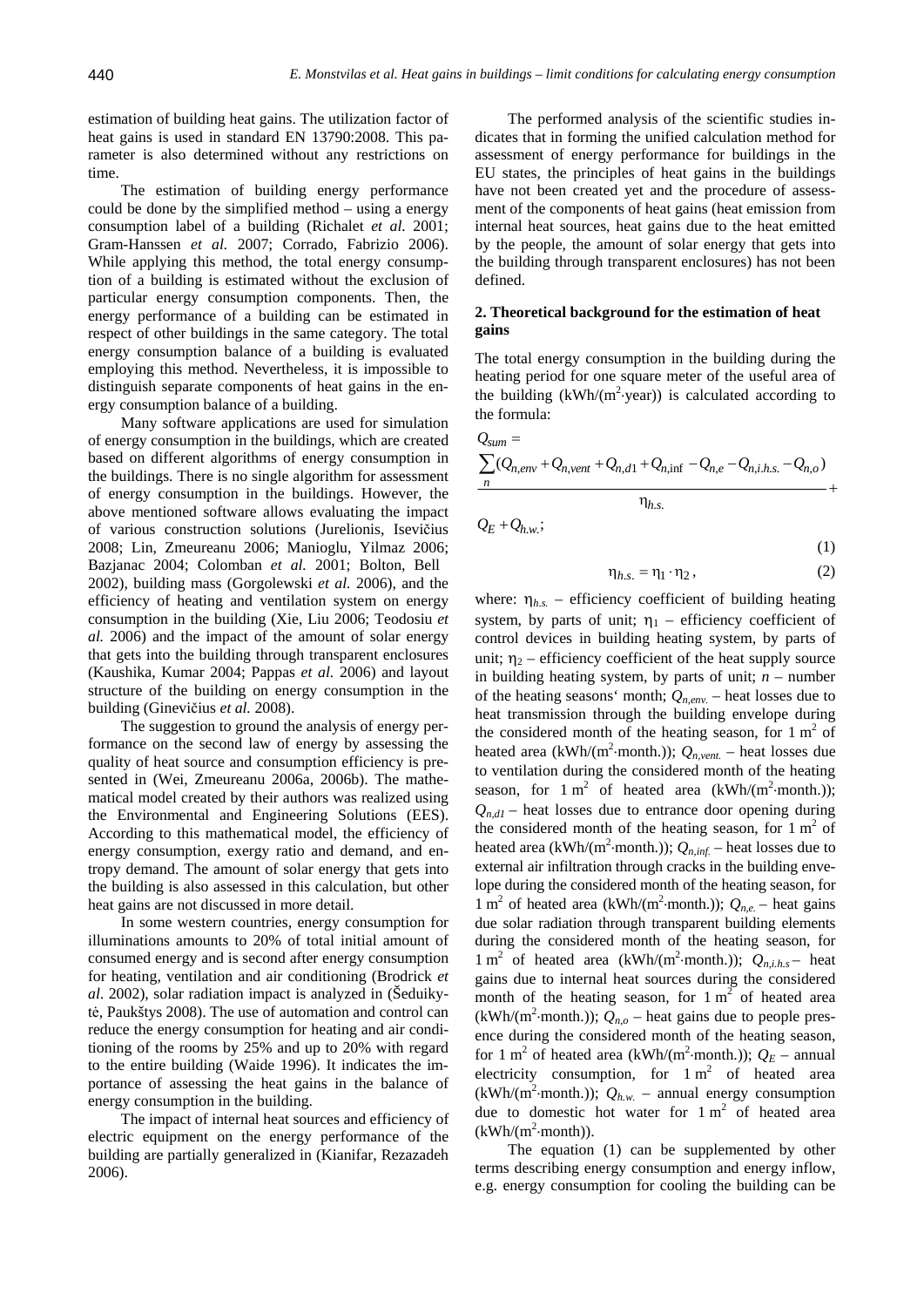assessed, etc. In our presented case, the formula (1) provides for the calculation using average parameters of the month. Naturally, the reduction of the calculated time intervals will improve the precision of calculation.

The temporal parameters of heat gains into the building were not covered in (prEN 15203:2005), (EN ISO 13790:2008) when assessing energy performance of the building. Limit conditions for assessing surplus heat gains and the amounts of heat gains that have to be included in the calculation of energy consumption in the building were not discussed either. Therefore, using the equation (1), all amounts of heat gains emitted in the building or getting in from the outside are assessed.

heat loss: through enclosures, due to ventilation, opening the front door, through linear thermal bridges, due to surplus outside air infiltration, etc. Alongside occur heat gains inside the building, which can partially or fully compensate the building's heat loss. These heat gains usually occur due to heat emissions from inside sources of heat, due to heat gains from outside (solar radiation) and due to the heat emitted by the people. During the day, the above mentioned heat gains can occur at different time or all at once. The heat gains throughout the day depend on the purpose of the building and the habits of building users.

When performing the calculations of energy performance certification for the buildings, the same calculation methods are applied to the buildings of different purpose and therefore, the unified scheme of heat gains during the day would be most convenient to use. This scheme could describe the most advantageous and disadvantageous cases of heat gains. If the advantageous case of heat gains is selected for the scheme, the heat gains into the building could be sufficient to cover the heat loss of the building and the result of calculating energy consumption of the building could be that the building does not require heating throughout the heating period. However, such scheme of heat gains would represent only individual cases of building use or user's behavior, because in reality, the building still has to be heated at certain time during the heating period and energy consumption for heating occurs. In our opinion, using the disadvantageous case of heat gains for assessing the heat consumption in the building would be more appropriate, i.e. according to the largest possible case of heat consumption in the building.

When creating the scheme of disadvantageous heat gains in the building that describes the largest possible heat consumption in the building, the following conditions were adopted:

- −heat gains due to solar radiation through transparent building elements *Qn,e* are generated during the daylight hours;
- −heat gains due to internal heat sources *Qn,i.h.s* are expected to last all day;
- −heat gains due to people presence *Qn,o* are generated during people presence time in a building which begins as the daylight hours.

Meanwhile, heat loss through enclosures  $Q_{n,env}$ , heat loss due to ventilation  $Q_{n,vent}$ , heat loss due to opening the front door  $Q_{n,d}$ , heat loss due to surplus outside air infiltration thorough the windows and front door  $Q_{n,inf}$ . Occur throughout the day and it is assumed that the above mentioned loss does not vary throughout the day.

Fig. 1 presents our created average monthly scheme of disadvantageous heat gains in the building throughout the day. According to this scheme, heat gains due to heat emission from internal heat sources are constant throughout the day. After the sun rises, the heat gains increases due to the solar radiation that gets into the building. Heat building or getting in from the outside are assessed.<br>When calculating total energy consumption in the people.<br>building, it is assessed that the buildings suffer a range of

#### **3. Calculation of internal heat gains**

When forming limit conditions related to heat less and heat gains in the building, most convenient is to start from the heat gains that occurs throughout the day, i.e. heat gains from internal heat sources *Qn,i.h.s.*.

Heat gains due to heat emissions from internal heat sources  $Q_{n,i,h,s}$  (kWh/(m<sup>2</sup>·year)) during a particular month of the heating period is regularly calculated according to the formula (EN ISO 13790:2008):

$$
Q_{n,i,h,s.} = 0.001 \cdot 24 \cdot g_v \cdot T_{n,h,s.},\tag{3}
$$

where: 0,001 – transfer multiplier from W into kW;  $T_{n,h,s}$  – duration of a considered month of the heating season, (days);  $24$  – duration of a day, (h);  $g_y$  – heat gains from internal heat sources, for  $1 \text{ m}^2$  of the heated area of a considered building,  $(W/m<sup>2</sup>)$ .

When performing the calculation of energy performance of the buildings, the temperature of all rooms in the building is set as constant during the heating period. If the amount of thermal energy larger than the heat loss of the building gets into the building, this amount of energy increases the temperature of rooms, i.e. overheats the rooms.

Equation (3) is correct only when the building gains the amount of thermal energy that can be withdrawn through the enclosures or otherwise.

To evaluate the heat gains due to heat emissions from internal heat sources  $Q_{n,i,h,s,l}$ , (kWh/(m<sup>2</sup>·month) during the particular month of each heating period the following limit conditions are suggested for calculations: If

 $(Q_{n, env} + Q_{n, vent} + Q_{n, d1} + Q_{n, inf}) \leq 0,001 \cdot 24 \cdot g_v \cdot T_{h.s.}$ , (4) then

$$
Q_{n,i,h,s,1} = (Q_{n,env} + Q_{n,vent} + Q_{n,d1} + Q_{n,inf}),
$$
 (5)

in other cases

$$
Q_{n,i,h,s,1} = 0,001 \cdot 24 \cdot g_v \cdot T_{n,h,s}.\tag{6}
$$

The reduced need to heat the building due to heat emissions from internal heat sources  $Q_{n,i,h,s,1}$ ,  $(kWh/(m^2 \cdot month)$  during the particular month of each heating period  $Q_n^I$ , (kWh/(m<sup>2</sup>· month)) is calculated as follows: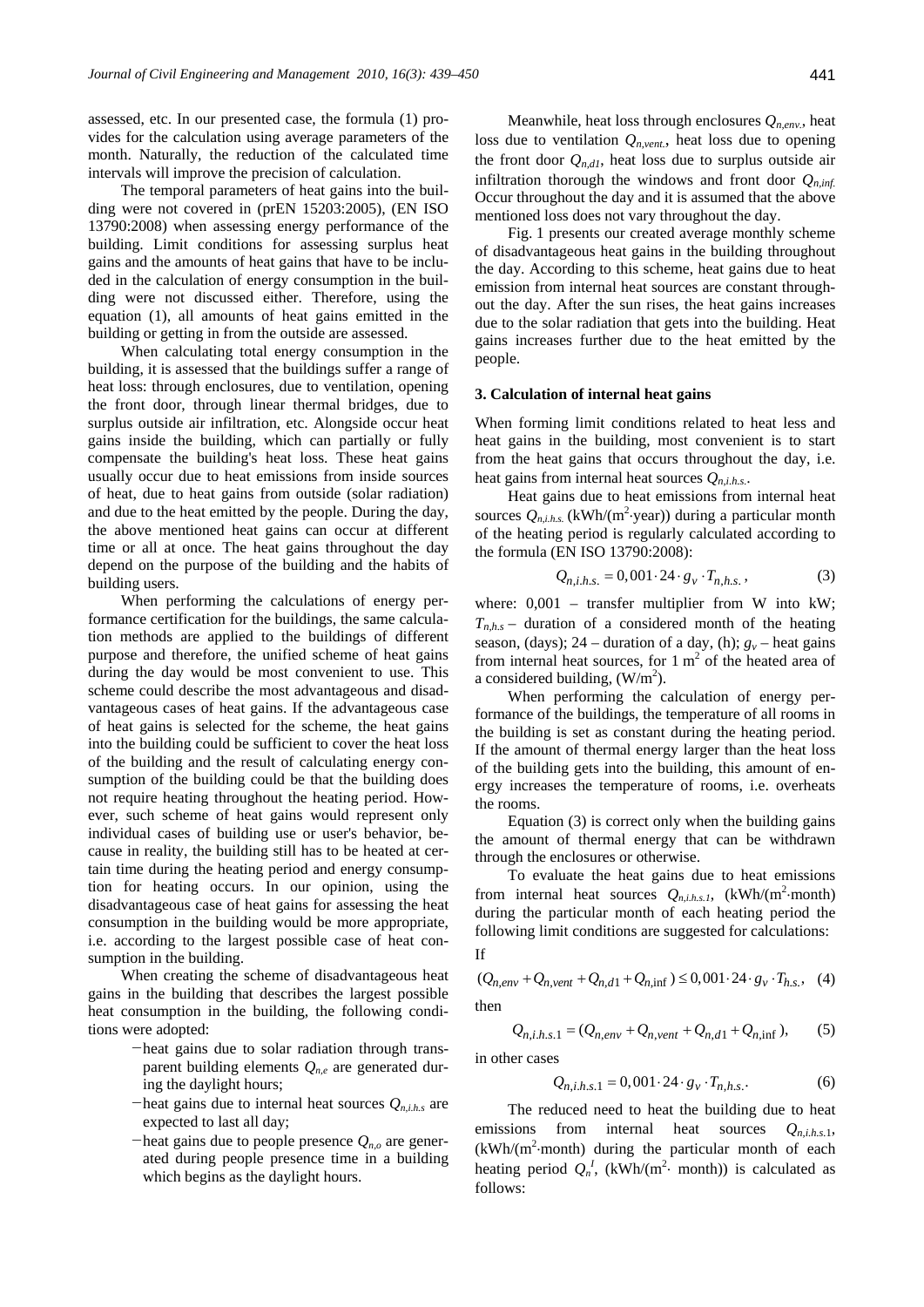

**Fig. 1.** Average monthly schemes of heat gains into the building during the day, depending on the time of presence of people in the building during the day and the duration of daytime: a – the case when the time of presence of people in the building during the day is longer than the duration of daytime, b – the case time of presence of people in the building during the day is shorter than the duration of daytime

$$
Q_n^I = Q_{n,env} + Q_{n,vent} + Q_{n,d1} + Q_{n,\inf} - Q_{n,i,h,s,1}.
$$
 (7)

The limit conditions defined by equations  $(4)$ – $(6)$ can be described as follows:

a) heat gains due to internal heat sources are generated constantly all day;

b) if heat gains due to internal heat sources are larger or equal to the total heat losses of a considered building, (left part of the equation (4)), the surplus of the heat energy is removed from the building (equation  $(5)$ );

c) if heat gains due to internal heat sources are less than the total heat losses of a considered building, (left part of the equation (4)), the total amount of heat gains is included into energy consumption of a building (equation (6)).

#### **4. Calculation of heat gains from the outside**

If energy consumption for cooling the building is not evaluated in calculating energy consumption of the building, heat gains from the outside is assessed only during the heating period. When calculating heat gains from the outside (prEN 15203:2005), the amount of solar radiation energy that gets into the building through transparent enclosures is evaluated. The heat gains into the building  $Q_{n,e}$ , (kWh/(m<sup>2</sup>·month)) during each month of the heating period is regularly calculated according to the equation:

$$
Q_{n,e} = \frac{F_F}{K_t \cdot A_p} \cdot \sum (A_{wd,e} \cdot q_{n,e} \cdot g) =
$$
  

$$
\frac{0,67}{A_p} \cdot \sum (A_{wd,e} \cdot q_{n,e} \cdot g),
$$
 (8)

where:  $q_{n,e}$  – the total amount of solar radiation heat through  $1 \text{ m}^2$  of a transparent building element of given orientation for each month of heating season  $(kWh/(m^2 \cdot month))$ . This total amount of solar radiation heat is determined by the sum of reflected, direct and diffused solar energy amounts (which are radiated to surfaces of given orientation) during average cloudy day;

 $A_{wd,e}$  – area of transparent building element of the given orientation,  $(m^2)$ ;  $A_p$  – heated area of a considered building,  $(m^2)$ ;  $g$  – coefficient of total solar energy transmittance of transparent building elements;  $F_F$  – coefficient of glazing part of the transparent building element's orifice; default value is equal to 0,8;  $K_t$  – coefficient of the transparent building element's shading due to other buildings in neighborhood, default value is equal to 1,2.

When performing the calculation of energy performance of the buildings, the temperature of all rooms in the building is set as constant during the heating period. If the amount of thermal energy larger than the need of energy to heat the building  $Q_n^I$ , this amount of energy increases the temperature of rooms, i.e. overheats the rooms. Thus, the calculations have to provide that the surplus thermal energy is eliminated from the building. They must also provide that the sun is radiating thermal energy only for a part of day. After the sun sets, there is no heat gain. The equation (8) is correct only when the building gains the amount of thermal energy that can be withdrawn through the enclosures or otherwise and if the sun was shining throughout the day. In order to avoid the above mentioned inaccuracies, to calculate the heat gains from the outside  $Q_{n,e,1}$ , (kWh/(m<sup>2</sup>·month)) during the particular month of each heating period the following limit conditions are suggested:

If 
$$
\frac{t_{n,s}}{24} \cdot Q_n^I \leq \frac{0.67}{A_p} \cdot \sum (A_{wd,e} \cdot q_{n,e} \cdot g),
$$
 (9)

then 
$$
Q_{n,e,1} = \frac{t_{n,s}}{24} \cdot Q^I
$$
, (10)

in other case 
$$
Q_{n,e,1} = \frac{0.67}{A_p} \cdot \sum (A_{wd,e} \cdot q_{n,e} \cdot g).
$$
 (11)

where:  $t_{n,s}$  – average duration of daylight hours of the day per considered month, that means the time from the sunrise till the sunset, (h).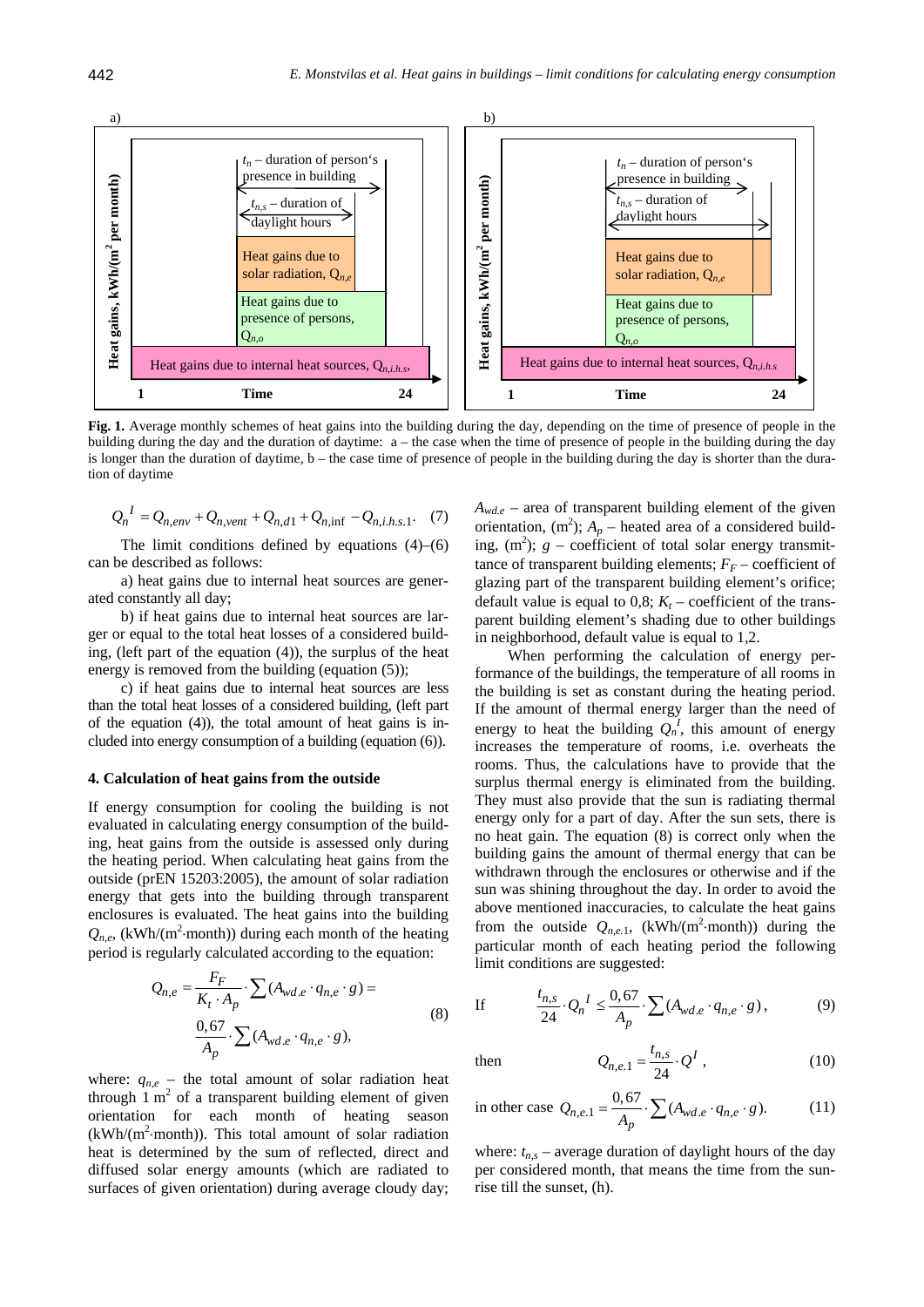The limit conditions defined by equations  $(9)$ – $(11)$ can be described as follows:

a) if through transparent enclosures the building gains more (or equal) solar heat than can be eliminated from the building, it is assumed that the surplus heat is artificially eliminated from the building and only the heat gains is calculated in the energy consumption of the building that can be eliminated from the building during daytime in the form of heat loss;

b) if through transparent enclosures the building gains less solar heat than can be eliminated from the building in the form of heat loss, all solar heat gains is calculated in the energy consumption of the building.

It is noteworthy, that limit conditions defined by equations  $(9)$ – $(11)$  describe heat loss and gains only during daytime. One must take into account that if there is no sun, the heat loss of the building does not decrease. Solar radiation heat gains can reduce total heat loss only during daytime. Therefore, heat loss reduction due to heat emissions from internal sources and solar thermal energy during the particular month of the heating period  $Q<sup>I</sup>$ ,  $(kWh/(m^2 \cdot month))$  is calculated as follows:

$$
Q_n^I = \frac{24 - t_{n,s}}{24} \cdot Q_n^I + \left(\frac{t_{n,s}}{24} \cdot Q_n^I - Q_{n,e,1}\right) = Q_n^I - Q_{n,e,1},\tag{12}
$$

where:  $(24-t_n s)/24$  – multiplier for estimation of average monthly dark period of the day;  $t_n \sqrt{24}$  – multiplier for estimation of average monthly daylight hours.

## **5. Calculation of heat gains due to the heat emitted by the people**

If energy consumption for cooling the building is not evaluated in calculating energy consumption of the building, heat gains due to the heat emitted by the people is assessed only during the heating period. The heat gains into the building due to the heat emitted by the people  $Q_{n,o}$ , (kWh/(m<sup>2</sup>·month)) during each month of the heating period is regularly calculated according to the formula (LST EN 15217:2007):

$$
Q_{n,o} = 0,001 \cdot \frac{A_p}{A_o} \cdot g_o \cdot t_n \cdot T_{n,h,s} \cdot \frac{1}{A_p} = 0,001 \cdot \frac{1}{A_o} \cdot g_o \cdot t_n \cdot T_{n,h,s}, (13)
$$

where:  $0,001$  – transfer multiplier from W into kW;  $T_{n,h,s}$  – duration of a considered month of the heating season, (days);  $g<sub>o</sub>$  – average energy flux from a person, (W/person);  $t_n$  – average monthly duration of people presence in a building during the day (h);  $A<sub>o</sub>$  – heated area of a building for one person,  $(m<sup>2</sup>)$ .

When evaluating the heat gains due to the heat emitted by the people, an important part is played by the time of beginning of daytime and the time of beginning of people's presence in the room. As mentioned above, it is assumed that the beginning of people's presence in the room coincides with the beginning of daytime.

When evaluating heat gains due to the heat emitted by the people each month of the year  $Q_{n,0,1}$ ,  $(kWh/(m^2 \cdot month))$ , two limit conditions are required. The first limit condition described by the equations  $(14)$ – $(16)$ defines the case when average time of people's presence in the building  $t_n$  is not longer than average duration of daytime period per day *tn,s*:

If  $t \leq t_s$  and

$$
Q^I \cdot \frac{t_n}{24} - Q_{e,1} \cdot \frac{t_n}{t_{n,s}} \le 0,001 \cdot \frac{1}{A_o} \cdot g_o \cdot t_n \cdot T_{n,h,s} \tag{14}
$$

then 
$$
Q_{o.1} = Q^I \cdot \frac{t_n}{24} - Q_{e.1} \cdot \frac{t_n}{t_{n,s}}
$$
, (15)

in other case 
$$
Q_{o.1} = 0.001 \cdot \frac{1}{A_o} \cdot g_o \cdot t_n \cdot T_{n,h.s.}
$$
 (16)

If the time of people's presence in the building per day  $t_n$  is not longer than the average duration of daytime period per day of the month  $t_{ns}$ , due to heat emissions from internal sources of heat, solar radiation heat gains, and heat gains due to the heat emitted by the people, the need of energy for heating the building  $Q^{\prime\prime\prime}$ ,  $(kWh/(m^2 \cdot month))$  is further reduced and calculated as follows:

$$
Q_n^{III} = \frac{24 - t_{n,s}}{24} \cdot Q^I + (\frac{t_{n,s}}{24} \cdot Q_n^I - Q_{n,e,1} - Q_{n,o,1}) =
$$
  

$$
Q_n^I - Q_{n,e,1} - Q_{n,o,1},
$$
 (17)

where:  $(24-t_{n,s})/24$  –multiplier for estimation of average monthly dark period of the day;  $t_n \sqrt{24}$  –multiplier for estimation of the average monthly daylight hours;  $Q_{o,1}$  – value determined by (15) or (16) equations.

The second limit condition related to the time of people's presence in the building is described by the equations (18)–(26). It defines the case when average time of people's presence in the building  $t_n$  is longer than average duration of daytime period per day of the month  $t_n$ .

If 
$$
t_n \geq t_{n,s}
$$
,

$$
Q_n^I \cdot \frac{t_{n,s}}{24} - Q_{n,e,1} \le 0,001 \cdot \frac{1}{A_o} \cdot g_o \cdot t_{n,s} \cdot T_{n,h,s}.
$$
 (18)

and 
$$
Q_n^I \cdot \frac{t_n - t_{n,s}}{24} \le 0,001 \cdot \frac{1}{A_o} \cdot g_o \cdot (t_n - t_{n,s}) \cdot T_{n,h,s} \tag{19}
$$

then 
$$
Q_{n,o,1} = Q_n^I \cdot \frac{t_{n,s}}{24} - Q_{n,e,1} + Q_n^I \cdot \frac{t_n - t_{n,s}}{24}
$$
. (20)

If term by (18) equation is fulfilled and

$$
Q_n^I \cdot \frac{t_n - t_{n,s}}{24} > 0,001 \cdot \frac{1}{A_o} \cdot g_o \cdot (t_n - t_{n,s}) \cdot T_{n,h,s} \tag{21}
$$

then

$$
Q_{n,o.1} = Q_n^I \cdot \frac{t_{n,s}}{24} - Q_{n,e.1} + 0,001 \cdot \frac{1}{A_o} \cdot g_o, \cdot (t_n - t_{n,s}) \cdot T_{n,h,s}.
$$
\n(22)

If  $t_n \geq t_{n,s}$ ,

$$
Q_n^I \cdot \frac{t_{n,s}}{24} - Q_{n,e,1} > 0,001 \cdot \frac{1}{A_o} \cdot g_o \cdot t_{n,s} \cdot T_{n,h,s}, \quad (23)
$$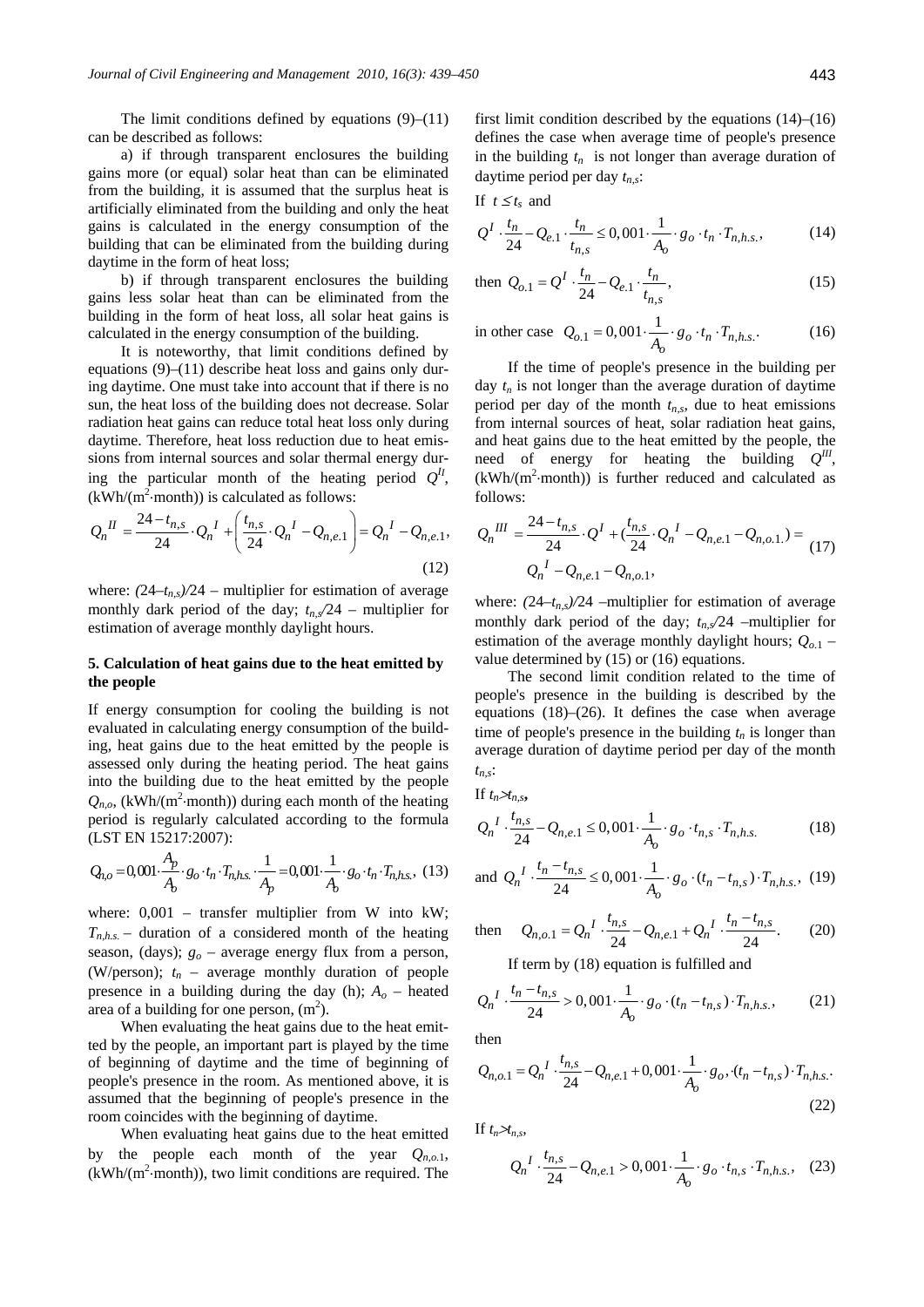and 
$$
Q_n^I \cdot \frac{t_n - t_{n,s}}{24} \le 0,001 \cdot \frac{1}{A_o} \cdot g_o \cdot (t_n - t_{n,s}) \cdot T_{n,h,s}
$$
, (24)

then 
$$
Q_{n,o.1} = 0.001 \cdot \frac{1}{A_o} \cdot g_o \cdot t_{n,s} \cdot T_{n,h.s.} + Q_n^I \cdot \frac{t_n - t_{n,s}}{24}
$$
. (25)

In other cases: 
$$
Q_{n,o,1} = 0,001 \cdot \frac{1}{A_o} \cdot g_o \cdot t_n \cdot T_{n,h.s.}
$$
. (26)

The equations  $(14)$ – $(26)$  provide that if at the same time the solar radiation heat gets into the building plus heat is emitted from internal heat sources plus heat gains due to the heat emitted by the people occurs, the surplus heat can occur, which has to be eliminated from the building.

If the time of people's presence in the building per day *t* is longer than the average duration of daytime period per day of the month  $t_s$ , due to heat emissions from internal sources of heat, solar radiation heat gains, and heat gains due to the heat emitted by the people, the reduced need of energy for heating the building  $Q_n^N$ ,  $(kWh/(m^2 \cdot month))$  is calculated as follows:

$$
Q_n^{IV} = \left(\frac{24 - t_{n,s}}{24} \cdot Q^I - \frac{t_n - t_{n,s}}{t_n} Q_{o,1}\right) +
$$
  
\n
$$
\left(\frac{t_{n,s}}{24} \cdot Q_n^I - Q_{n,e,1} - \frac{t_{n,s}}{t_n} \cdot Q_{n,o,1}\right) = Q_n^I - Q_{n,e,1} - Q_{n,o,1},
$$
\n(27)

where:  $Q_{n,0,1}$  – value obtained according to one of the equations (20), (22), (25) or (26).

As mentioned above, heat emissions from internal heat sources occur throughout the day, and solar radiation heat gains can reduce the heat loss of the building only during daytime. It can be evaluated by equation (1) of energy consumption of the building after correcting it according to the expression of equation (12). Meanwhile, the heat gain due to the heat emitted by the people is related to the time of people's presence in the building, which can be longer or shorter than the daytime period. Due to this reason, the expression of the equation of energy consumption of the building depends on the duration of people's presence in the building with regard to the duration of daytime. If the time of people's presence in the building during the day *t* is not longer than the average duration of daytime per day *ts*:

If  $t_n \leq t_{n,s}$ , then:

$$
Q_{sum} = \frac{\sum_{n} \left( \frac{24 - t_{n,s}}{24} \cdot Q_n^I + \left( \frac{t_{n,s}}{24} \cdot Q_n^I - Q_{n,e,1} - Q_{n,o,1} \right) \right)}{\eta_{h.s.}} + Q_E + Q_{h.w.} = \frac{\sum_{n} Q_{n,env} + Q_{n,vent} + Q_{n,d,1} + Q_{n,inf} - Q_{n,i,h,s,1} - Q_{n,e,1} - Q_{n,o,1})}{\eta_{h.s.}} + Q_E + Q_{h.w.},
$$

(28)

$$
Q_{sum} = \frac{\sum \left( \frac{24 - t_{n,s}}{24} \cdot Q_n^I - \frac{t_n - t_{n,s}}{t_n} Q_{n,o,1}) + (\frac{t_{n,s}}{24} \cdot Q_n^I - Q_{n,e,1} - \frac{t_{n,s}}{t_n} \cdot Q_{o,1}) \right)}{n_{h.s.}} + \frac{n_{h.s.}}{Q_E + Q_{h,w}} = \frac{\sum (Q_{n,env} + Q_{n,vent} + Q_{n,d,1} + Q_{n,int} - Q_{n,i,h,s,1} - Q_{n,e,1} - Q_{n,o,1})}{n_{h.s.}} + \frac{n_{h.s.}}{Q_E + Q_{n,e,1} - Q_{n,e,1} - Q_{n,e,1} - Q_{n,e,1})}
$$

 $Q_E + Q_{h.w.}$ 

if  $t_n > t_{n,s}$ , then

(29)

where in equations (28) and (29):  $Q_{o,1}$  – value obtained according to one of the equations:  $(15)$ ,  $(16)$ ,  $(20)$ ,  $(22)$ , (25) or (26).

The analysis of the components in the expression (29) testify that calculation of energy consumption *Qsum* in respect of heat gains due to internal heat sources  $Q_{n,i,h,s1}$ , people's presence  $Q_{n,o,1}$  and solar radiation  $Q_{n,e,1}$  $Q_{n,e,1}$  should be defined in the other way than it is defined by (1) equation.

The equation (29) will be used for following analysis because it more exactly reflects the limit conditions of generation of heat gains of a building.

#### **6. Check calculations in order to establish the impact of set limit conditions on calculation results**

In order to assess the expedience of applying set limit conditions, check calculations of energy consumption in the buildings of various purposes were performed. In order to simplify the analysis of performed calculations, the object of the above mentioned calculations was a separate part of the building instead of the entire building. With the same purpose of simplification the following assumptions were made:

- $-$  the premise of 500 m<sup>2</sup> useful (heated) area with only one outer enclosure was selected. The room adjoins other heated rooms on all other sides;
- the heat to the building is supplied from the district heating network, the heating station of the building is automatic, an external thermostat is installed, and thermostats are installed with each heating appliances in the building. The coefficient of efficiency of the heating system is  $\eta_{h,s}=1$ ;
- − only the thermal energy supplied to the rooms is assessed, i.e. the consumption of primary energy is not assessed;
- the energy consumption for cooling the building is not assessed;
- only natural ventilation is installed in the rooms, i.e. mechanical ventilation and heat recuperators are not installed;
- − domestic hot water (DHW) is prepared in the automated heat station of the building with the coefficient of efficiency of 0.95;
- − the type of front door is two doors with a hallway in between;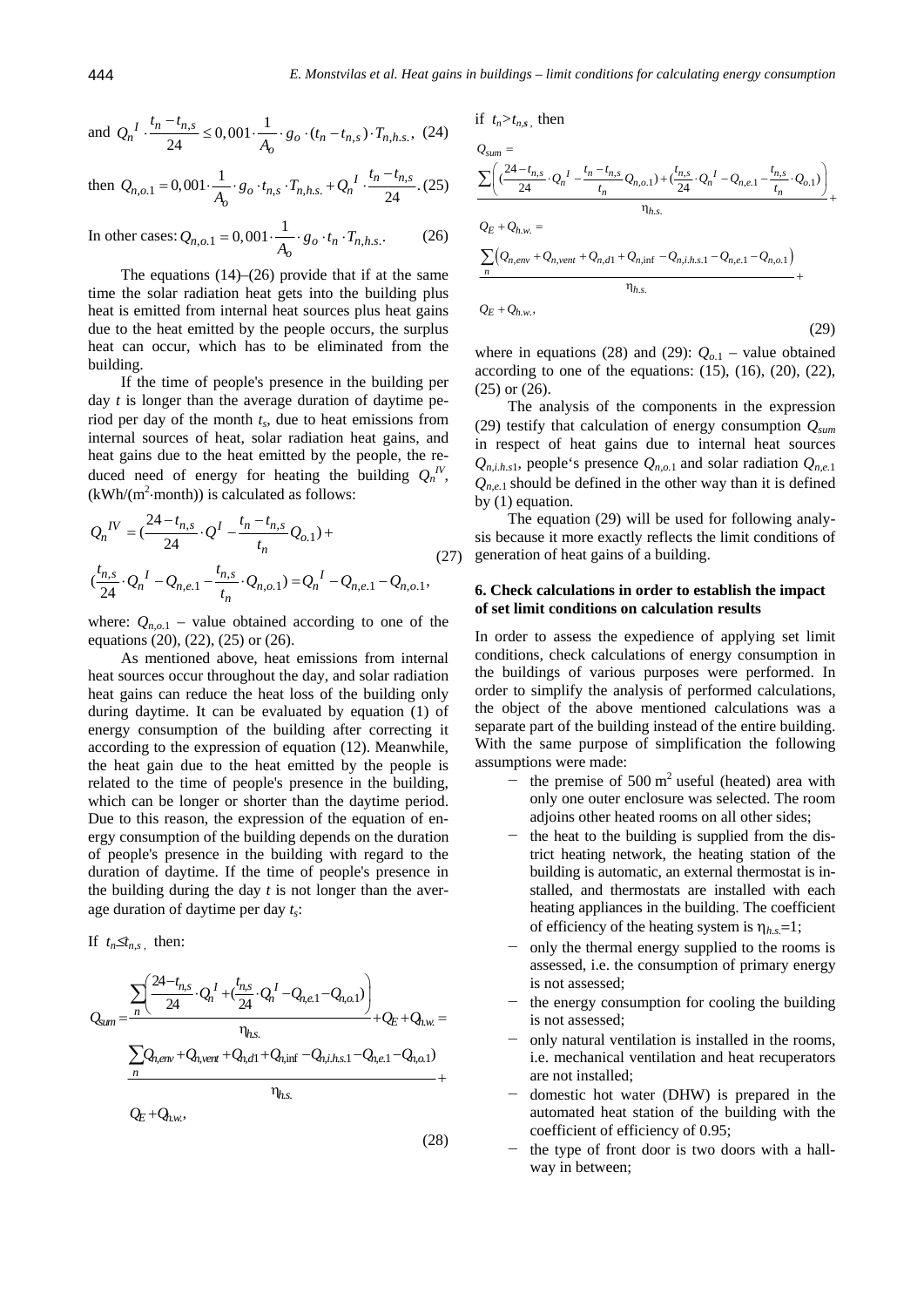- $-$  the area of the external enclosure is  $72 \text{ m}^2$ . This enclosure is glassed. Its thermal transmittance is  $1.2 \text{ W/(m}^2 \cdot \text{K)}$ , total solar energy transmittance is *g*=0,5, air permeability of the enclosure is  $5.82 \text{ m}^3/\text{(m}^2\cdot\text{h})$ , the enclosure is oriented southwards;
- − duration of the heating season is from 1 October to 8 May, 220 days. Other parameters of the heating season are placed in the Table 1. Other quantities necessary for calculation are given in Table 2.

At first, calculations were performed for a commercial building, then the purpose of the building was changed and thus, the data of a cultural building and residential apartment house was obtained, i.e. the calculations were performed with the same building, only its purpose was changed.

The parameters are different according to building category, except indoor air temperature value.

The analysis of calculation's results according to the equation (1) and equation (29) are presented in Fig. 2–4.

In each building category analyzed monthly heat gains are significantly larger during the heating season, if the limit conditions are neglected.

**Table 1.** Parameters of heating season used in the calculations

The results of Fig. 2 diagram a indicate that if limit conditions of heat gains are not assessed, significantly higher heat gains during all months of the year is obtained than when calculating according to our proposed limit conditions. Thus, i.e. when limit conditions are not assessed, the difference between heat loss and heat gains in individual months of the year is negative (Fig. 2, diagram b,  $2-5$  and  $10-12$  months) – the building "produces" energy. Due to this "produced" energy, total annual energy consumption of the building is significantly lower (Fig. 2, diagram c,  $13.11 \text{ kWh/(m}^2\text{-year})$ ) than the one calculated including the limit conditions of heat gains (Fig. 3, diagram c, 39.39 kWh/ $(m^2$ ·year)).

The calculation results presented in Fig. 3 are similar to Fig. 2. The results presented in Fig. 3 are distinguished by the fact that when limit conditions of heat gains were not assessed, the building "produced" such a large amount of energy that total annual energy consumption of the building was negative, i.e. various heat gains were sufficient to exceed all heat loss and energy needs for hot water and electric power (Fig. 3, diagram c –  $30.31$  kWh/ $(m^2$ -year)).

| Month                                                                                                                                                          |        |        |        | 4     |       | 10    | 11   | 12     |
|----------------------------------------------------------------------------------------------------------------------------------------------------------------|--------|--------|--------|-------|-------|-------|------|--------|
| Days of a considered month $n$ of the heating<br>season, $T_{n,h,s}$ days                                                                                      | 31     | 28     | 31     | 30    | 8     | 31    | 30   | 31     |
| Average outdoor temperature per month $n$ of<br>the heating season, $\mathrm{C}$                                                                               | $-5.2$ | $-4.5$ | $-0.7$ | 5.5   | 9.5   | 7.1   | 1.9  | $-2.5$ |
| Average duration of daylight hours for each<br>month <i>n</i> of the heating season, $t_{n,s}$ , hours                                                         | 7.73   | 9.51   | 11.64  | 13.91 | 15.25 | 10.32 | 8.29 | 7.21   |
| Total solar energy amount per month <i>n</i> gener-<br>ated through $1m2$ of vertical surface of south<br>orientation, $q_{n,e}$ , kWh/(m <sup>2</sup> ·month) | 15.7   | 45.5   | 87.3   | 84.6  | 24.6  | 45    | 20.3 | 19.3   |

**Table 2.** The values of generalized parameters due to building categories used in the calculations

| Description of parameter                                                                                                                             | Trade services<br>building | Cultural<br>building | Multi-apartment<br>building |
|------------------------------------------------------------------------------------------------------------------------------------------------------|----------------------------|----------------------|-----------------------------|
| Indoor air temperature during the heating season, $\theta_{i,w}$ , (°C), (prEN<br>15203:2005)                                                        | 20                         | 20                   | 20                          |
| Specific area for one person *, $A_0$ (m <sup>2</sup> /person), (prEN 15203:2005)                                                                    | 10                         | 5                    | 40                          |
| Heat flux from a person, $g_o$ , (W/person), (prEN 15203:2005)                                                                                       | 90                         | 80                   | 70                          |
| Heat gains due to internal heat sources *, $g_v$ , (W/m <sup>2</sup> )                                                                               | 9                          | 16                   | 1,8                         |
| Average time of people's presence in a building during a day per month (the<br>same for all months), $t_n$ , (h), (prEN 15203:2005)                  | $\overline{4}$             | 3                    | 12                          |
| Average annual electricity consumption for 1 m <sup>2</sup> of a building *, $\Psi$ <sub>E</sub> ,<br>$(kWh/(m^2 \text{ year}))$ , (prEN 15203:2005) | 30                         | 20                   | 30                          |
| Part of the building area, where electricity is used, $f_E$ , (prEN 15203:2005)                                                                      | 0.8                        | 0.8                  | 0.7                         |
| External air amount for ventilation of 1 m <sup>2</sup> of building *, $v_c$ , (m <sup>3</sup> /(h.m <sup>2</sup> )),<br>(prEN 15203:2005)           | 0.7                        |                      | 0.7                         |
| Average annual energy consumption for DHW for $1 \text{ m}^2$ of a building $^*$ ,<br>$\psi_{h,w}$ , (kWh/(m <sup>2</sup> ·year)), (prEN 15203:2005) | 10                         | 10                   | 20                          |

\* The values indicated are related to the heated area of a considered building.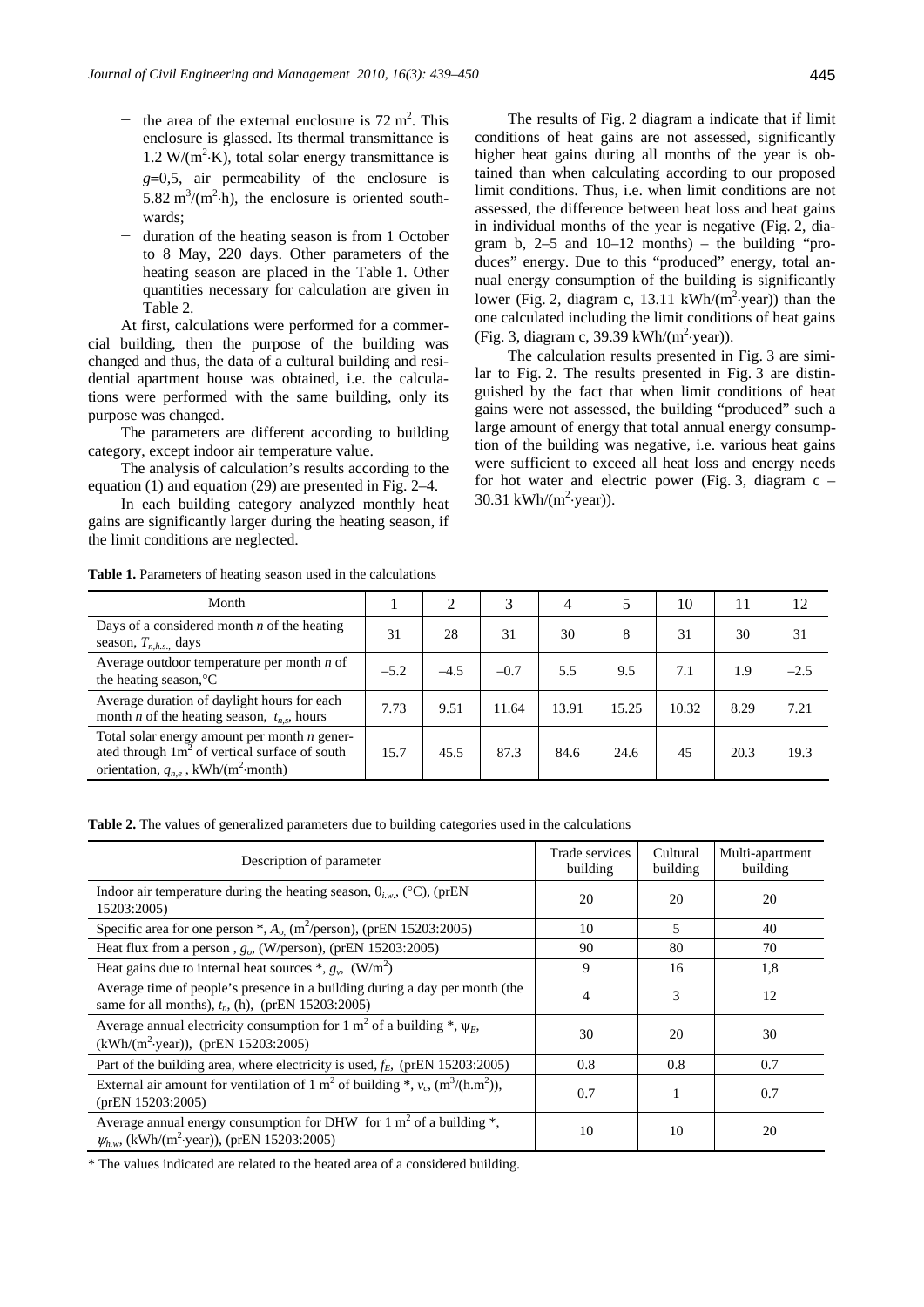



The attention should be paid to the data in Fig 3b, where according to the equation (29) the differences are almost minimal between the calculated values of heat losses and heat gains. In opposite, the difference between values got according to equation (1) is significant and shows energy surplus in the cultural building. Such situation occurs due to the fact that cultural buildings have especially high heat emissions from internal heat sources. In reality, such high emissions in these buildings are possible only when people are present in the building (during events). Meanwhile, standard calculation methods of heat emissions from internal heat sources are not differentiated with regard to time. In this case, it is expedient to distinguish between the heat emissions from internal sources of heat that occur when people are present in the building and heat emissions that occur throughout the day. Such division of the amounts of heat with regard to time would improve the precision of energy consumption calculations of other buildings.

Calculation results presented in Fig. 4 are distinguished by the fact that due to low heat emissions from internal heat sources in apartment houses, the heat gains into the building during winter and late autumn months of the year does not exceed the loss of heat and therefore, the assessment of limit conditions does not affect calculation results (Fig. 4, diagrams a and b). The differences in calculations occur only in the warmer months of the heating period, i.e. spring and early autumn months, when due to heat gains, surplus amounts of heat occur in the building (Fig. 5, diagrams a and b). However, even in this case, if the limit conditions of heat gains are not assessed, total annual energy consumption of the building (Fig. 4, diagram c,  $62.75 \text{ kWh/(m}^2 \text{ year})$  is different from the consumption calculated including limit conditions of heat gains (Fig. 4, diagram c,  $69.30 \text{ kWh/(m}^2 \text{ year})$ ) and this difference is approximately 10%.

Moreover, the calculation of energy consumption of the above mentioned buildings was performed according to average annual parameters of the heating period. They established that when limit conditions of heat gains are not assessed, calculation results according to average annual and monthly climate parameters match; however, these results are incorrect as some of them indicate that the building is producing energy throughout the year, i.e. negative annual energy consumption of the building is obtained.

### **7. The use of analysis' results**

The presented research results can be used in creating standardized requirements for assessment of time parameters of heat gains and creating normative limit conditions of inflow as well as for improvement of the calculation methods of energy performance of the buildings. In the process of creating the above mentioned standard requirements, it is expedient to elaborate on the types of heat gains, specifying the following normative data required for calculating the inflow:

- normative schemes of heat gains into the building during the day, assessing the time of the presence of people in the building and the duration of daytime;
- normative heat gains from internal heat sources that occur throughout the day in the buildings of different purposes;
- the time of presence of people during daytime and nighttime in the buildings of various purposes;
- average duration of sunshine during various months of the heating period.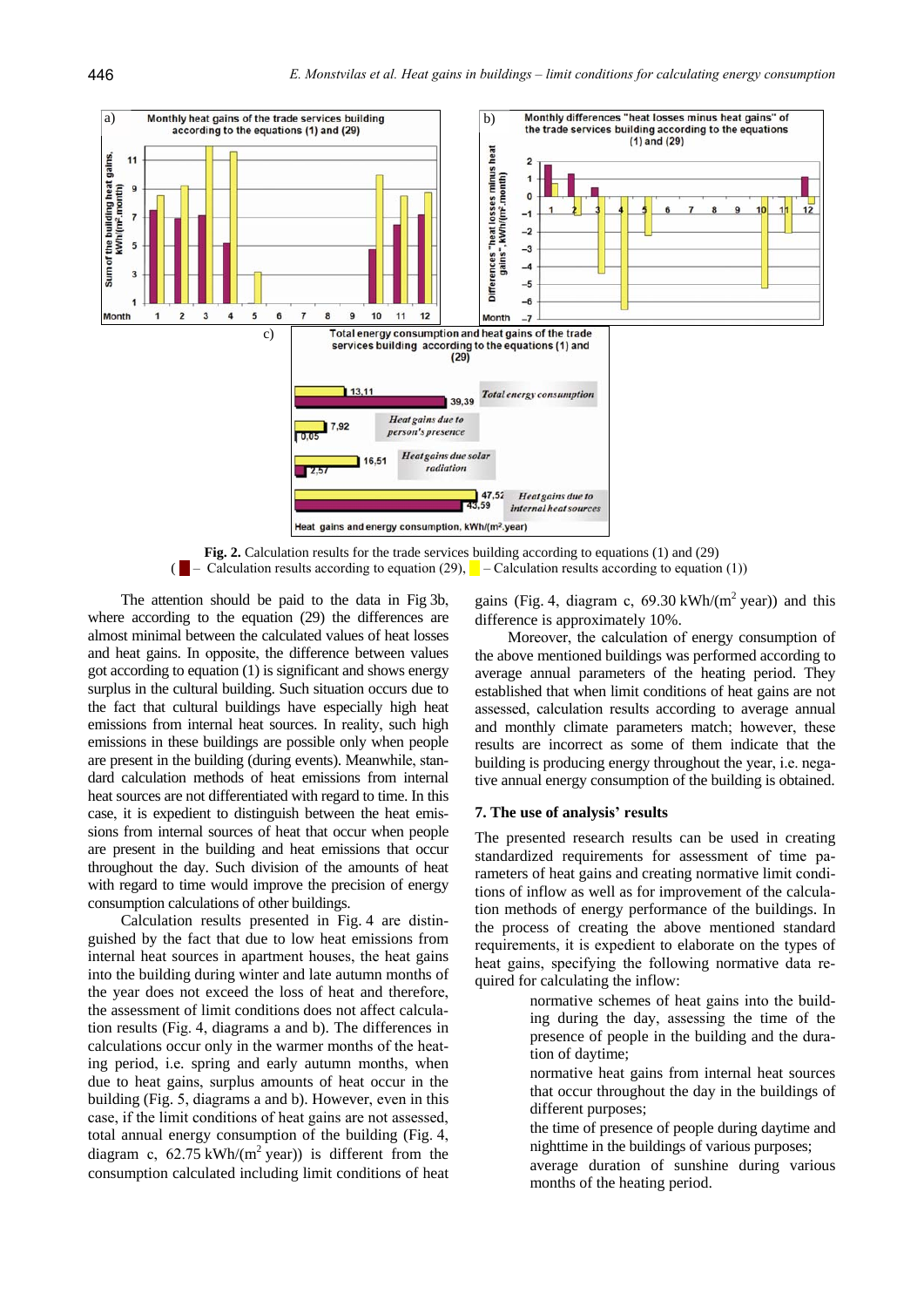



**Fig. 3.** Calculation results for the cultural building according to equations (1) and (29)

( – Calculation results according to equation (29),  $-$  Calculation results according to equation (1))



Heat gains and energy consumption, kWh/(m<sup>2</sup>.year)

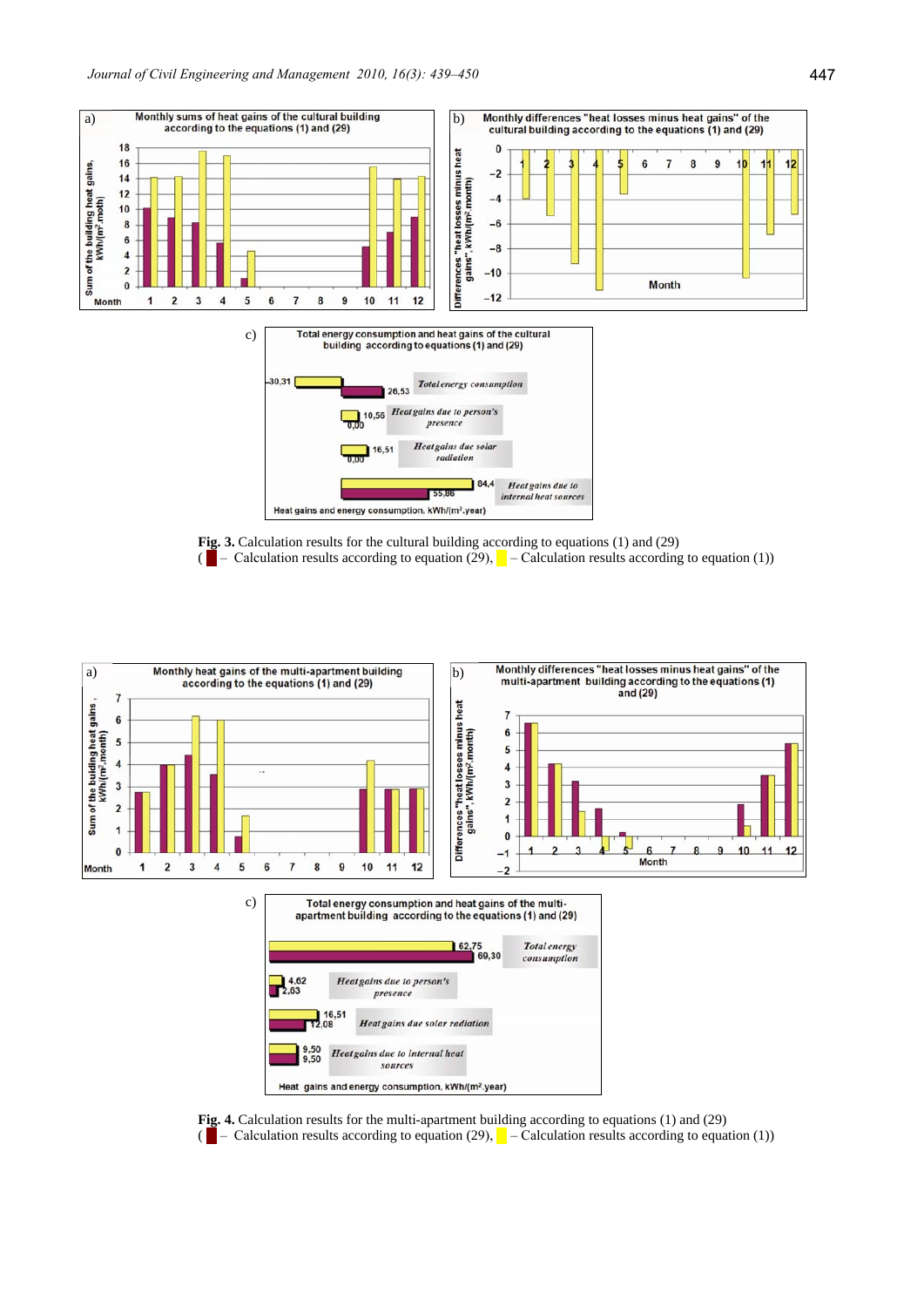## **8. Conclusions**

1. Principal schemes of heat gains into the building during the day depending on the time of presence of people in the building and the duration of daytime were presented. These schemes describe the disadvantageous cases of heat gains, the same to the buildings of all purposes of use, and represent the principal attitude towards the time parameters of various heat gains into the buildings. The schemes are required as the first step in forming the limit conditions of heat gains.

2. According to the schemes of heat gains into the building, the equations were created, which describe the limit conditions of heat gains and check calculations of energy consumption in the buildings of various purposes were performed. The results of the calculations were presented. They indicate that the introduction of limit conditions have a significant impact on the calculation results of energy consumption in the building.

3. If calculations of energy performance certification for buildings are performed without regard to time parameters and limit conditions of heat gains into the building, it is possible that the negative difference between heat loss and heat gains in the building is obtained. It indicates that the building is producing energy during certain months of the heating period, and that is not possible.

4. If limit conditions of heat gains are not assessed, calculation results of energy consumption of the building according to average annual and monthly climate parameters match, but they do not represent the actual energy consumption in the building.

5. Assessment of limit conditions of heat gains in the building affect the calculation results of each month of the heating period and therefore, the calculations of energy performance certification for buildings should not and cannot be performed based on average annual parameters of the heating period.

#### **References**

[Anderson, R](http://apps.isiknowledge.com/ISIP/CIW.cgi?SID=U1bNfmGFaF2iH6Pf5al&Func=OneClickSearch&field=AU&val=Anderson+R&curr_doc=1/57&Form=FullRecordPage&doc=1/57).; [Christensen, C](http://apps.isiknowledge.com/ISIP/CIW.cgi?SID=U1bNfmGFaF2iH6Pf5al&Func=OneClickSearch&field=AU&val=Christensen+C&curr_doc=1/57&Form=FullRecordPage&doc=1/57).; [Horowitz, S.](http://apps.isiknowledge.com/ISIP/CIW.cgi?SID=U1bNfmGFaF2iH6Pf5al&Func=OneClickSearch&field=AU&val=Horowitz+S&curr_doc=1/57&Form=FullRecordPage&doc=1/57) 2006. Analysis of residential system strategies targeting least-cost solutions leading to net zero energy homes, *ASHRAE Transactions Annual Meeting of the American-Society-of-Heating-Refrigerating-and-Air-Conditioning-Engineers, Quebec City, Canada, 2006*, 112(2): 330–341.

[Bazjanac, V.](http://apps.isiknowledge.com/ISIP/CIW.cgi?SID=U1bNfmGFaF2iH6Pf5al&Func=OneClickSearch&field=AU&val=Bazjanac+V&curr_doc=1/153&Form=FullRecordPage&doc=1/153) 2004. Building energy performance simulation as part of interoperable software environments, *Building and Enment* 39(8): 879–883. *viron*

[doi:10.1016/j.buildenv.2004.01.012](http://dx.doi.org/10.1016/j.buildenv.2004.01.012)

- [Beccali, M](http://apps.isiknowledge.com/ISIP/CIW.cgi?SID=U1bNfmGFaF2iH6Pf5al&Func=OneClickSearch&field=AU&val=Beccali+M&curr_doc=1/355&Form=FullRecordPage&doc=1/355).; [Caponio, R](http://apps.isiknowledge.com/ISIP/CIW.cgi?SID=U1bNfmGFaF2iH6Pf5al&Func=OneClickSearch&field=AU&val=Caponio+R&curr_doc=1/355&Form=FullRecordPage&doc=1/355).; [Ferrari, S](http://apps.isiknowledge.com/ISIP/CIW.cgi?SID=U1bNfmGFaF2iH6Pf5al&Func=OneClickSearch&field=AU&val=Ferrari+S&curr_doc=1/355&Form=FullRecordPage&doc=1/355).; [Schultze, G.](http://apps.isiknowledge.com/ISIP/CIW.cgi?SID=U1bNfmGFaF2iH6Pf5al&Func=OneClickSearch&field=AU&val=Schultze+G&curr_doc=1/355&Form=FullRecordPage&doc=1/355) 1998. Assessing and monitoring the energy consumption of a large building stock by the means of a dynamic data-base, in *2nd European Conference on Shaping our European Cities for the 21st Century, Florence, Italy, Apr 01–03, 1998 Rebuild – The European Cities Of Tomorrow - Shaping Our European Cities For The 21st Century*, 220–223.
- [Belindzeva-Korkla, O.; Kreslins, A. 2003. The limitation to the](http://apps.isiknowledge.com/ISIP/CIW.cgi?SID=U1bNfmGFaF2iH6Pf5al&Func=OneClickSearch&field=AU&val=Belindzeva-Korkla+O&curr_doc=1/174&Form=FullRecordPage&doc=1/174)  [practical use of building heat loss coefficient in building](http://apps.isiknowledge.com/ISIP/CIW.cgi?SID=U1bNfmGFaF2iH6Pf5al&Func=OneClickSearch&field=AU&val=Belindzeva-Korkla+O&curr_doc=1/174&Form=FullRecordPage&doc=1/174)  energy certification, in *[Research in Building Physics, 2nd](http://apps.isiknowledge.com/ISIP/CIW.cgi?SID=U1bNfmGFaF2iH6Pf5al&Func=OneClickSearch&field=AU&val=Belindzeva-Korkla+O&curr_doc=1/174&Form=FullRecordPage&doc=1/174)  [International Conference on Building Physics, Antwerp,](http://apps.isiknowledge.com/ISIP/CIW.cgi?SID=U1bNfmGFaF2iH6Pf5al&Func=OneClickSearch&field=AU&val=Belindzeva-Korkla+O&curr_doc=1/174&Form=FullRecordPage&doc=1/174)  [Belgium, Sep 14–18, 2003](http://apps.isiknowledge.com/ISIP/CIW.cgi?SID=U1bNfmGFaF2iH6Pf5al&Func=OneClickSearch&field=AU&val=Belindzeva-Korkla+O&curr_doc=1/174&Form=FullRecordPage&doc=1/174)*, 619–624.
- Biekša, D.; Martinaitis, V.; Šakmanas, A. A. 2002. [An Estima](http://www.jcem.vgtu.lt/en/lt/3/NR/PUB/2264)[tion of Exergy Consumption Paterns of Energy-Intensive](http://www.jcem.vgtu.lt/en/lt/3/NR/PUB/2264)  [Building Service Systems,](http://www.jcem.vgtu.lt/en/lt/3/NR/PUB/2264) *Journal of Civil Engineering and Management* 12(1): 37–42.
- [Bolton, J. M.; Bell, D. 2002. Evaluating building performance](http://apps.isiknowledge.com/ISIP/CIW.cgi?SID=U1bNfmGFaF2iH6Pf5al&Func=OneClickSearch&field=AU&val=Bolton+JM&curr_doc=1/199&Form=FullRecordPage&doc=1/199)  [using interval meter data, Solutions For Energy Security](http://apps.isiknowledge.com/ISIP/CIW.cgi?SID=U1bNfmGFaF2iH6Pf5al&Func=OneClickSearch&field=AU&val=Bolton+JM&curr_doc=1/199&Form=FullRecordPage&doc=1/199)  [And Facility Management Challenges, in](http://apps.isiknowledge.com/ISIP/CIW.cgi?SID=U1bNfmGFaF2iH6Pf5al&Func=OneClickSearch&field=AU&val=Bolton+JM&curr_doc=1/199&Form=FullRecordPage&doc=1/199) *25th World En[ergy Engineering Congress, Atlanta, Georgia, Oct 09–11,](http://apps.isiknowledge.com/ISIP/CIW.cgi?SID=U1bNfmGFaF2iH6Pf5al&Func=OneClickSearch&field=AU&val=Bolton+JM&curr_doc=1/199&Form=FullRecordPage&doc=1/199)  2002*[, 447–455.](http://apps.isiknowledge.com/ISIP/CIW.cgi?SID=U1bNfmGFaF2iH6Pf5al&Func=OneClickSearch&field=AU&val=Bolton+JM&curr_doc=1/199&Form=FullRecordPage&doc=1/199)
- [Brandtweiner, R.; Hoeltl, A](http://apps.isiknowledge.com/ISIP/CIW.cgi?SID=U1bNfmGFaF2iH6Pf5al&Func=OneClickSearch&field=AU&val=Brandtweiner,+R&curr_doc=1/8&Form=FullRecordPage&doc=1/8). 2007. Implementation of the EU Directive on the energy performance of buildings in Austria, in *3rd International Conference on Sustainable Development and Planning. Algarve, Portugal, Apr 25–27, 2007* 1–2(102): 525–534.
- [Brodrick, J. R.](http://apps.isiknowledge.com/ISIP/CIW.cgi?SID=U1bNfmGFaF2iH6Pf5al&Func=OneClickSearch&field=AU&val=Brodrick+JR&curr_doc=1/205&Form=FullRecordPage&doc=1/205); [Petrow, E. D.](http://apps.isiknowledge.com/ISIP/CIW.cgi?SID=U1bNfmGFaF2iH6Pf5al&Func=OneClickSearch&field=AU&val=Petrow+ED&curr_doc=1/205&Form=FullRecordPage&doc=1/205); [Scholand, N. J](http://apps.isiknowledge.com/ISIP/CIW.cgi?SID=U1bNfmGFaF2iH6Pf5al&Func=OneClickSearch&field=AU&val=Scholand+NJ&curr_doc=1/205&Form=FullRecordPage&doc=1/205). 2002. Lighting energy consumption trends and R & D opportunities, in *2nd Conference on Solid State Lighting, Seattle, Washington, Jul 09–11, 2002Solid State Lighting* II(4776): 9–17.
- [Colomban, M.; Zobec, M.; Kragh, M. 2001. An integrated de](http://apps.isiknowledge.com/ISIP/CIW.cgi?SID=U1bNfmGFaF2iH6Pf5al&Func=OneClickSearch&field=AU&val=Colomban+M&curr_doc=1/190&Form=FullRecordPage&doc=1/190)[sign approach to the environmental performance of build](http://apps.isiknowledge.com/ISIP/CIW.cgi?SID=U1bNfmGFaF2iH6Pf5al&Func=OneClickSearch&field=AU&val=Colomban+M&curr_doc=1/190&Form=FullRecordPage&doc=1/190)ings, in *[6th World Congress of the Council-on-Tall-](http://apps.isiknowledge.com/ISIP/CIW.cgi?SID=U1bNfmGFaF2iH6Pf5al&Func=OneClickSearch&field=AU&val=Colomban+M&curr_doc=1/190&Form=FullRecordPage&doc=1/190)[Buildings-and-Urban-Habitat, "Tall Buildings and Urban](http://apps.isiknowledge.com/ISIP/CIW.cgi?SID=U1bNfmGFaF2iH6Pf5al&Func=OneClickSearch&field=AU&val=Colomban+M&curr_doc=1/190&Form=FullRecordPage&doc=1/190)  [Habitat-Cities in the Third Millennium",](http://apps.isiknowledge.com/ISIP/CIW.cgi?SID=U1bNfmGFaF2iH6Pf5al&Func=OneClickSearch&field=AU&val=Colomban+M&curr_doc=1/190&Form=FullRecordPage&doc=1/190) Melbourne, Aus[tralia, Feb 26–Mar 02, 2001,](http://apps.isiknowledge.com/ISIP/CIW.cgi?SID=U1bNfmGFaF2iH6Pf5al&Func=OneClickSearch&field=AU&val=Colomban+M&curr_doc=1/190&Form=FullRecordPage&doc=1/190)* 583–601.
- [Corrado, V.; Fabrizio, E. 2006. A simplified calculation method](http://apps.isiknowledge.com/ISIP/CIW.cgi?SID=U1bNfmGFaF2iH6Pf5al&Func=OneClickSearch&field=AU&val=Corrado+V&curr_doc=1/46&Form=FullRecordPage&doc=1/46)  [of the annual energy use for space heating and cooling:](http://apps.isiknowledge.com/ISIP/CIW.cgi?SID=U1bNfmGFaF2iH6Pf5al&Func=OneClickSearch&field=AU&val=Corrado+V&curr_doc=1/46&Form=FullRecordPage&doc=1/46)  [Assessment of the dynamic parameters for the Italian](http://apps.isiknowledge.com/ISIP/CIW.cgi?SID=U1bNfmGFaF2iH6Pf5al&Func=OneClickSearch&field=AU&val=Corrado+V&curr_doc=1/46&Form=FullRecordPage&doc=1/46)  [building stock and climate, in](http://apps.isiknowledge.com/ISIP/CIW.cgi?SID=U1bNfmGFaF2iH6Pf5al&Func=OneClickSearch&field=AU&val=Corrado+V&curr_doc=1/46&Form=FullRecordPage&doc=1/46) *3rd International Building [Physics Conference, "Research in Building Physics and](http://apps.isiknowledge.com/ISIP/CIW.cgi?SID=U1bNfmGFaF2iH6Pf5al&Func=OneClickSearch&field=AU&val=Corrado+V&curr_doc=1/46&Form=FullRecordPage&doc=1/46)  [Building Engineering", Concordia Univ, Montreal, Can](http://apps.isiknowledge.com/ISIP/CIW.cgi?SID=U1bNfmGFaF2iH6Pf5al&Func=OneClickSearch&field=AU&val=Corrado+V&curr_doc=1/46&Form=FullRecordPage&doc=1/46)[ada, Aug 27–31, 2006](http://apps.isiknowledge.com/ISIP/CIW.cgi?SID=U1bNfmGFaF2iH6Pf5al&Func=OneClickSearch&field=AU&val=Corrado+V&curr_doc=1/46&Form=FullRecordPage&doc=1/46)*, 645–653.
- EN ISO 13790:2008 "Thermal performance of buildings. Calculation of energy use for space heating".
- [Horne, R. 2006. International assessment of the environmental](http://apps.isiknowledge.com/ISIP/CIW.cgi?SID=U1bNfmGFaF2iH6Pf5al&Func=OneClickSearch&field=AU&val=Horne+R&curr_doc=1/63&Form=FullRecordPage&doc=1/63)  [performance of housing, and prospects for sustainable cit](http://apps.isiknowledge.com/ISIP/CIW.cgi?SID=U1bNfmGFaF2iH6Pf5al&Func=OneClickSearch&field=AU&val=Horne+R&curr_doc=1/63&Form=FullRecordPage&doc=1/63)ies, in *[4th International Conference on Urban Regenera](http://apps.isiknowledge.com/ISIP/CIW.cgi?SID=U1bNfmGFaF2iH6Pf5al&Func=OneClickSearch&field=AU&val=Horne+R&curr_doc=1/63&Form=FullRecordPage&doc=1/63)[tion and Sustainability "Sustainable City IV: Urban Re](http://apps.isiknowledge.com/ISIP/CIW.cgi?SID=U1bNfmGFaF2iH6Pf5al&Func=OneClickSearch&field=AU&val=Horne+R&curr_doc=1/63&Form=FullRecordPage&doc=1/63)[generation And Sustainability", Jul 17–19, Tallinn,](http://apps.isiknowledge.com/ISIP/CIW.cgi?SID=U1bNfmGFaF2iH6Pf5al&Func=OneClickSearch&field=AU&val=Horne+R&curr_doc=1/63&Form=FullRecordPage&doc=1/63)  [Estonia, 2006](http://apps.isiknowledge.com/ISIP/CIW.cgi?SID=U1bNfmGFaF2iH6Pf5al&Func=OneClickSearch&field=AU&val=Horne+R&curr_doc=1/63&Form=FullRecordPage&doc=1/63)*, 29–38.
- Ginevičius, R.; Podvezko, V.; Raslanas, S. 2008. Evaluating the alternative solutions of wall insulation by multicriteria methods, *Journal of Civil Engineering and Management*  14(4): 217–226. [doi:10.3846/1392-3730.2008.14.20](http://dx.doi.org/10.3846/1392-3730.2008.14.20)
- [Gorgolewski, M. T.; Liao, Z.; Clarida, R. 2006. Thermal mass](http://apps.isiknowledge.com/ISIP/CIW.cgi?SID=U1bNfmGFaF2iH6Pf5al&Func=OneClickSearch&field=AU&val=Gorgolewski+MT&curr_doc=1/48&Form=FullRecordPage&doc=1/48)  in office buildings, in *[3rd International Building Physics](http://apps.isiknowledge.com/ISIP/CIW.cgi?SID=U1bNfmGFaF2iH6Pf5al&Func=OneClickSearch&field=AU&val=Gorgolewski+MT&curr_doc=1/48&Form=FullRecordPage&doc=1/48)  [Conference "Research in Building Physics and Building](http://apps.isiknowledge.com/ISIP/CIW.cgi?SID=U1bNfmGFaF2iH6Pf5al&Func=OneClickSearch&field=AU&val=Gorgolewski+MT&curr_doc=1/48&Form=FullRecordPage&doc=1/48)  [Engineering", Concordia Univ, Aug 27–31, Montreal,](http://apps.isiknowledge.com/ISIP/CIW.cgi?SID=U1bNfmGFaF2iH6Pf5al&Func=OneClickSearch&field=AU&val=Gorgolewski+MT&curr_doc=1/48&Form=FullRecordPage&doc=1/48)  [Canada, 2006,](http://apps.isiknowledge.com/ISIP/CIW.cgi?SID=U1bNfmGFaF2iH6Pf5al&Func=OneClickSearch&field=AU&val=Gorgolewski+MT&curr_doc=1/48&Form=FullRecordPage&doc=1/48)* 689–694.
- [Gram-Hanssen, K.](http://apps.isiknowledge.com/ISIP/CIW.cgi?SID=U1bNfmGFaF2iH6Pf5al&Func=OneClickSearch&field=AU&val=Gram-Hanssen,+K&curr_doc=1/22&Form=FullRecordPage&doc=1/22); [Bartiaux, F.](http://apps.isiknowledge.com/ISIP/CIW.cgi?SID=U1bNfmGFaF2iH6Pf5al&Func=OneClickSearch&field=AU&val=Bartiaux,+F&curr_doc=1/22&Form=FullRecordPage&doc=1/22); [Jensen, O. M](http://apps.isiknowledge.com/ISIP/CIW.cgi?SID=U1bNfmGFaF2iH6Pf5al&Func=OneClickSearch&field=AU&val=Jensen,+OM&curr_doc=1/22&Form=FullRecordPage&doc=1/22).; [Cantaert, M](http://apps.isiknowledge.com/ISIP/CIW.cgi?SID=U1bNfmGFaF2iH6Pf5al&Func=OneClickSearch&field=AU&val=Cantaert,+M&curr_doc=1/22&Form=FullRecordPage&doc=1/22). 2007. Do homeowners use energy labels? A comparison between Denmark and Belgium, *Energy Policy* 35(5): 2879–2888. [doi:10.1016/j.enpol.2006.10.017](http://dx.doi.org/10.1016/j.enpol.2006.10.017)
- [Guan, L. 2006. Impact of climate change on energy uses and](http://apps.isiknowledge.com/ISIP/CIW.cgi?SID=U1bNfmGFaF2iH6Pf5al&Func=OneClickSearch&field=AU&val=Guan+L&curr_doc=1/49&Form=FullRecordPage&doc=1/49)  [CO2 emissions from office buildings in Australia, in](http://apps.isiknowledge.com/ISIP/CIW.cgi?SID=U1bNfmGFaF2iH6Pf5al&Func=OneClickSearch&field=AU&val=Guan+L&curr_doc=1/49&Form=FullRecordPage&doc=1/49) *Pro[ceedings of Criocm 2006 International Research Sympo](http://apps.isiknowledge.com/ISIP/CIW.cgi?SID=U1bNfmGFaF2iH6Pf5al&Func=OneClickSearch&field=AU&val=Guan+L&curr_doc=1/49&Form=FullRecordPage&doc=1/49)[sium on Advancement of Construction Management and](http://apps.isiknowledge.com/ISIP/CIW.cgi?SID=U1bNfmGFaF2iH6Pf5al&Func=OneClickSearch&field=AU&val=Guan+L&curr_doc=1/49&Form=FullRecordPage&doc=1/49)  [Real Estate "International Research Symposium on Ad](http://apps.isiknowledge.com/ISIP/CIW.cgi?SID=U1bNfmGFaF2iH6Pf5al&Func=OneClickSearch&field=AU&val=Guan+L&curr_doc=1/49&Form=FullRecordPage&doc=1/49)[vancement of Construction Management, and Real Es](http://apps.isiknowledge.com/ISIP/CIW.cgi?SID=U1bNfmGFaF2iH6Pf5al&Func=OneClickSearch&field=AU&val=Guan+L&curr_doc=1/49&Form=FullRecordPage&doc=1/49)[tate", Nov 03-05, 2006, Beijing, Peoples R China,](http://apps.isiknowledge.com/ISIP/CIW.cgi?SID=U1bNfmGFaF2iH6Pf5al&Func=OneClickSearch&field=AU&val=Guan+L&curr_doc=1/49&Form=FullRecordPage&doc=1/49)* 1–2: [83–90.](http://apps.isiknowledge.com/ISIP/CIW.cgi?SID=U1bNfmGFaF2iH6Pf5al&Func=OneClickSearch&field=AU&val=Guan+L&curr_doc=1/49&Form=FullRecordPage&doc=1/49)
- Jurelionis, A.; Isevičius, E. 2008. CFD predictions of indoor air movement induced by cold window surfaces, *Journal of Civil Engineering and Management* 14(1): 29–38. [doi:10.3846/1392-3730.2008.14.29-38](http://dx.doi.org/10.3846/1392-3730.2008.14.29-38)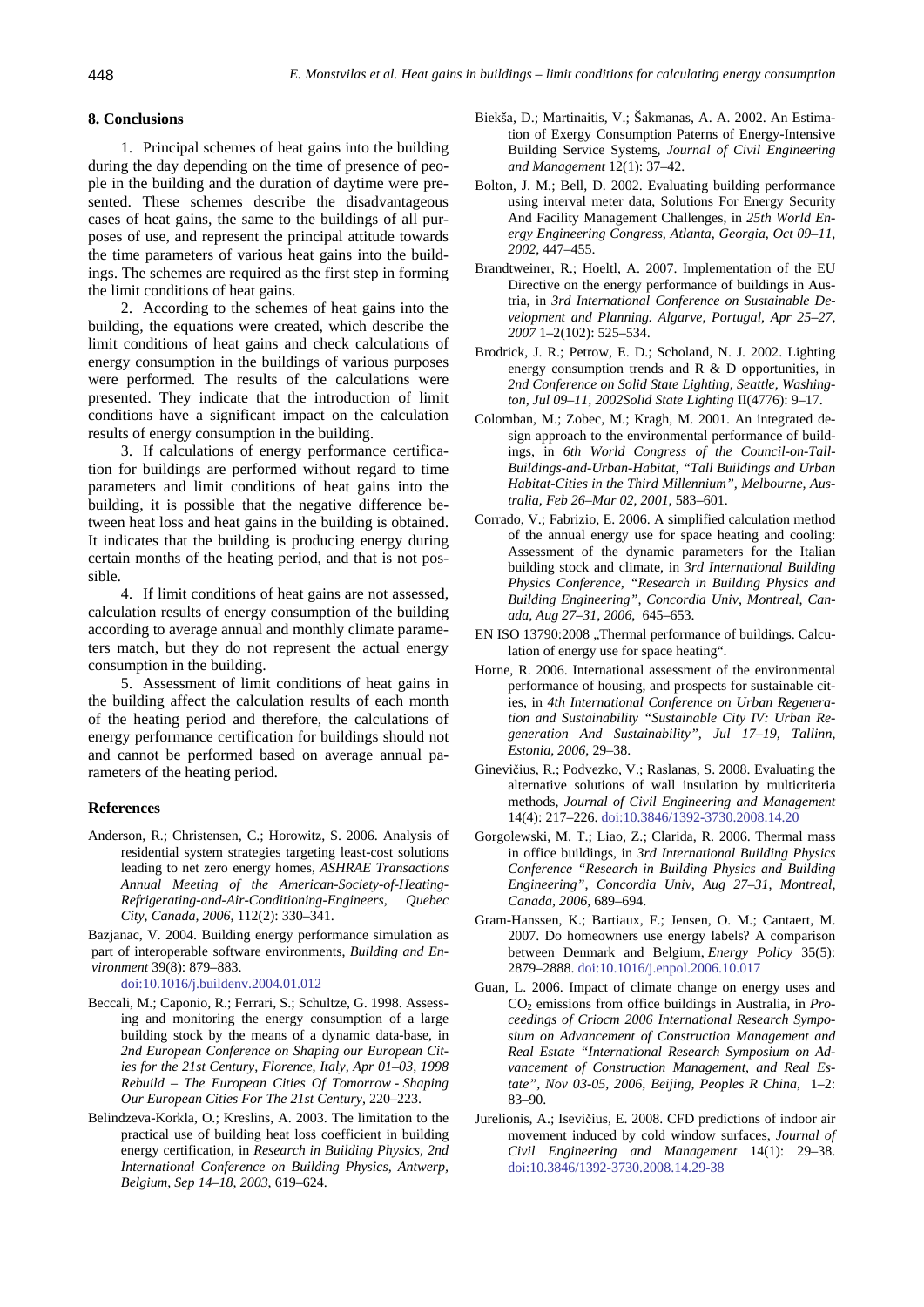- [Kaushika, N. D.](http://apps.isiknowledge.com/ISIP/CIW.cgi?SID=U1bNfmGFaF2iH6Pf5al&Func=OneClickSearch&field=AU&val=Kaushika+ND&curr_doc=1/139&Form=FullRecordPage&doc=1/139); [Kumar, P.](http://apps.isiknowledge.com/ISIP/CIW.cgi?SID=U1bNfmGFaF2iH6Pf5al&Func=OneClickSearch&field=AU&val=Kumar+P&curr_doc=1/139&Form=FullRecordPage&doc=1/139) 2004. Solar thermal simulations of buildings in cold climates using transparent insulation, in *Proceedings 2nd International Conference on "Built Environment and Public Health (BEPH 2004)", Dec 06-08, 2004, Shantou, Peoples R China, "Built Environment and Public Health"*, 238–248.
- [Kianifar, A.; Rezazadeh, M. 2006. An improved design method](http://apps.isiknowledge.com/ISIP/CIW.cgi?SID=U1bNfmGFaF2iH6Pf5al&Func=OneClickSearch&field=AU&val=Kianifar,+A&curr_doc=1/14&Form=FullRecordPage&doc=1/14)  [for estimating the annual auxiliary energy requirement for](http://apps.isiknowledge.com/ISIP/CIW.cgi?SID=U1bNfmGFaF2iH6Pf5al&Func=OneClickSearch&field=AU&val=Kianifar,+A&curr_doc=1/14&Form=FullRecordPage&doc=1/14)  solar heating building, in *[9th Arab International Confer](http://apps.isiknowledge.com/ISIP/CIW.cgi?SID=U1bNfmGFaF2iH6Pf5al&Func=OneClickSearch&field=AU&val=Kianifar,+A&curr_doc=1/14&Form=FullRecordPage&doc=1/14)[ence on Solar Energy \(AICSE-9\), April 30, 2007, Bahrain,](http://apps.isiknowledge.com/ISIP/CIW.cgi?SID=U1bNfmGFaF2iH6Pf5al&Func=OneClickSearch&field=AU&val=Kianifar,+A&curr_doc=1/14&Form=FullRecordPage&doc=1/14)  Nov 05–07, 2006*[, 209\(1–3\): 182–189.](http://apps.isiknowledge.com/ISIP/CIW.cgi?SID=U1bNfmGFaF2iH6Pf5al&Func=OneClickSearch&field=AU&val=Kianifar,+A&curr_doc=1/14&Form=FullRecordPage&doc=1/14)
- [Kreslins, A.](http://apps.isiknowledge.com/ISIP/CIW.cgi?SID=U1bNfmGFaF2iH6Pf5al&Func=OneClickSearch&field=AU&val=Kreslins+A&curr_doc=1/88&Form=FullRecordPage&doc=1/88); [Belindzeva-Korkla, O.](http://apps.isiknowledge.com/ISIP/CIW.cgi?SID=U1bNfmGFaF2iH6Pf5al&Func=OneClickSearch&field=AU&val=Belindzeva-Korkla+O&curr_doc=1/88&Form=FullRecordPage&doc=1/88) 2003. Certification of thermal performance of building's envelope, in *Proceeding 4th Baltic Heater Transfer Conference "Advances in Heat Transfer Engineering", Aug 25–27, Kaunas, Lithuania, 2003*, 241–246.
- [Lin, Y.; Zmeureanu, R. 2006. Mathematical model of the ther](http://apps.isiknowledge.com/ISIP/CIW.cgi?SID=U1bNfmGFaF2iH6Pf5al&Func=OneClickSearch&field=AU&val=Lin+Y&curr_doc=1/45&Form=FullRecordPage&doc=1/45)[mal performance of a dome-covered house, in](http://apps.isiknowledge.com/ISIP/CIW.cgi?SID=U1bNfmGFaF2iH6Pf5al&Func=OneClickSearch&field=AU&val=Lin+Y&curr_doc=1/45&Form=FullRecordPage&doc=1/45) *3rd Inter[national Building Physics Conference "Research in](http://apps.isiknowledge.com/ISIP/CIW.cgi?SID=U1bNfmGFaF2iH6Pf5al&Func=OneClickSearch&field=AU&val=Lin+Y&curr_doc=1/45&Form=FullRecordPage&doc=1/45)  [Building Physics and Building Engineering" Aug 27–31,](http://apps.isiknowledge.com/ISIP/CIW.cgi?SID=U1bNfmGFaF2iH6Pf5al&Func=OneClickSearch&field=AU&val=Lin+Y&curr_doc=1/45&Form=FullRecordPage&doc=1/45)  [2006, Concordia Univ, Montreal, Canada](http://apps.isiknowledge.com/ISIP/CIW.cgi?SID=U1bNfmGFaF2iH6Pf5al&Func=OneClickSearch&field=AU&val=Lin+Y&curr_doc=1/45&Form=FullRecordPage&doc=1/45)*, 611–618.
- LST EN 15217:2007 "Energy performance of buildings -Methods for expressing energy performance and for energy certification of buildings".
- [Manioglu. G.; Yilmaz, Z. 2006. Evaluation of thermal perform](http://apps.isiknowledge.com/ISIP/CIW.cgi?SID=U1bNfmGFaF2iH6Pf5al&Func=OneClickSearch&field=AU&val=Manioglu+G&curr_doc=1/47&Form=FullRecordPage&doc=1/47)[ance of traditional and modern residential buildings in the](http://apps.isiknowledge.com/ISIP/CIW.cgi?SID=U1bNfmGFaF2iH6Pf5al&Func=OneClickSearch&field=AU&val=Manioglu+G&curr_doc=1/47&Form=FullRecordPage&doc=1/47)  [hot dry climatic zone of Turkey, in](http://apps.isiknowledge.com/ISIP/CIW.cgi?SID=U1bNfmGFaF2iH6Pf5al&Func=OneClickSearch&field=AU&val=Manioglu+G&curr_doc=1/47&Form=FullRecordPage&doc=1/47) *3rd International [Building Physics Conference "Research in Building Phys](http://apps.isiknowledge.com/ISIP/CIW.cgi?SID=U1bNfmGFaF2iH6Pf5al&Func=OneClickSearch&field=AU&val=Manioglu+G&curr_doc=1/47&Form=FullRecordPage&doc=1/47)[ics and Building Engineering" Aug 27–31, 2006, Concor](http://apps.isiknowledge.com/ISIP/CIW.cgi?SID=U1bNfmGFaF2iH6Pf5al&Func=OneClickSearch&field=AU&val=Manioglu+G&curr_doc=1/47&Form=FullRecordPage&doc=1/47)[dia Univ, Montreal, Canada](http://apps.isiknowledge.com/ISIP/CIW.cgi?SID=U1bNfmGFaF2iH6Pf5al&Func=OneClickSearch&field=AU&val=Manioglu+G&curr_doc=1/47&Form=FullRecordPage&doc=1/47)*, 683–688.
- [Mladin, E. C.; Vasilescu, E.; Serban, R. 2006. Assessment of](http://apps.isiknowledge.com/ISIP/CIW.cgi?SID=U1bNfmGFaF2iH6Pf5al&Func=OneClickSearch&field=AU&val=Mladin,+EC&curr_doc=1/30&Form=FullRecordPage&doc=1/30)  [national potential for energy savings and greenhouse gas](http://apps.isiknowledge.com/ISIP/CIW.cgi?SID=U1bNfmGFaF2iH6Pf5al&Func=OneClickSearch&field=AU&val=Mladin,+EC&curr_doc=1/30&Form=FullRecordPage&doc=1/30)  [reduction by inverse analysis of building energy perform](http://apps.isiknowledge.com/ISIP/CIW.cgi?SID=U1bNfmGFaF2iH6Pf5al&Func=OneClickSearch&field=AU&val=Mladin,+EC&curr_doc=1/30&Form=FullRecordPage&doc=1/30)ance, in *[Proceedings of the 19th International Conference](http://apps.isiknowledge.com/ISIP/CIW.cgi?SID=U1bNfmGFaF2iH6Pf5al&Func=OneClickSearch&field=AU&val=Mladin,+EC&curr_doc=1/30&Form=FullRecordPage&doc=1/30)  [on Efficiency, Cost, Optimization, Simulation and Envi](http://apps.isiknowledge.com/ISIP/CIW.cgi?SID=U1bNfmGFaF2iH6Pf5al&Func=OneClickSearch&field=AU&val=Mladin,+EC&curr_doc=1/30&Form=FullRecordPage&doc=1/30)[ronmental Impact of Energy Systems, Vol. 2006, 19th In](http://apps.isiknowledge.com/ISIP/CIW.cgi?SID=U1bNfmGFaF2iH6Pf5al&Func=OneClickSearch&field=AU&val=Mladin,+EC&curr_doc=1/30&Form=FullRecordPage&doc=1/30)[ternational Conference on Efficiency, Cost, Optimization,](http://apps.isiknowledge.com/ISIP/CIW.cgi?SID=U1bNfmGFaF2iH6Pf5al&Func=OneClickSearch&field=AU&val=Mladin,+EC&curr_doc=1/30&Form=FullRecordPage&doc=1/30)  [Simulation and Environmental Impact of Energy Systems](http://apps.isiknowledge.com/ISIP/CIW.cgi?SID=U1bNfmGFaF2iH6Pf5al&Func=OneClickSearch&field=AU&val=Mladin,+EC&curr_doc=1/30&Form=FullRecordPage&doc=1/30)  [\(ECOS 2006\), Jul 12–14, 2006, Aghia Pelagia, Greece](http://apps.isiknowledge.com/ISIP/CIW.cgi?SID=U1bNfmGFaF2iH6Pf5al&Func=OneClickSearch&field=AU&val=Mladin,+EC&curr_doc=1/30&Form=FullRecordPage&doc=1/30)*, [1–3: 855–860.](http://apps.isiknowledge.com/ISIP/CIW.cgi?SID=U1bNfmGFaF2iH6Pf5al&Func=OneClickSearch&field=AU&val=Mladin,+EC&curr_doc=1/30&Form=FullRecordPage&doc=1/30)
- [Pappas, A.](http://apps.isiknowledge.com/ISIP/CIW.cgi?SID=U1bNfmGFaF2iH6Pf5al&Func=OneClickSearch&field=AU&val=Pappas,+A&curr_doc=1/36&Form=FullRecordPage&doc=1/36); [Loew, E.](http://apps.isiknowledge.com/ISIP/CIW.cgi?SID=U1bNfmGFaF2iH6Pf5al&Func=OneClickSearch&field=AU&val=Loew,+E&curr_doc=1/36&Form=FullRecordPage&doc=1/36); [Scotland-Stewart, T](http://apps.isiknowledge.com/ISIP/CIW.cgi?SID=U1bNfmGFaF2iH6Pf5al&Func=OneClickSearch&field=AU&val=Scotland-Stewart,+T&curr_doc=1/36&Form=FullRecordPage&doc=1/36).; [Krarti, M.](http://apps.isiknowledge.com/ISIP/CIW.cgi?SID=U1bNfmGFaF2iH6Pf5al&Func=OneClickSearch&field=AU&val=Krarti,+M&curr_doc=1/36&Form=FullRecordPage&doc=1/36) 2006. Impact of shape on residential buildings energy performance, in *International Solar Energy Conference 2005, Aug 06–12, 2005, Orlando*, 105–111.
- prEN 15203:2005 "Energy performance of buildings. Assessment of energy use and definition of ratings".
- [Pulselli, F. M.; Pulselli, R. M.; Simoncini, E. 2006. Environ](http://apps.isiknowledge.com/ISIP/CIW.cgi?SID=U1bNfmGFaF2iH6Pf5al&Func=OneClickSearch&field=AU&val=Pulselli+FM&curr_doc=1/64&Form=FullRecordPage&doc=1/64)[mental accounting of buildings: outcomes from the energy](http://apps.isiknowledge.com/ISIP/CIW.cgi?SID=U1bNfmGFaF2iH6Pf5al&Func=OneClickSearch&field=AU&val=Pulselli+FM&curr_doc=1/64&Form=FullRecordPage&doc=1/64)  analysis, in *[4th International Conference on Urban Re](http://apps.isiknowledge.com/ISIP/CIW.cgi?SID=U1bNfmGFaF2iH6Pf5al&Func=OneClickSearch&field=AU&val=Pulselli+FM&curr_doc=1/64&Form=FullRecordPage&doc=1/64)[generation and Sustainability, Jul 17–19, Tallinn, Esto](http://apps.isiknowledge.com/ISIP/CIW.cgi?SID=U1bNfmGFaF2iH6Pf5al&Func=OneClickSearch&field=AU&val=Pulselli+FM&curr_doc=1/64&Form=FullRecordPage&doc=1/64)nia*[, 489–498.](http://apps.isiknowledge.com/ISIP/CIW.cgi?SID=U1bNfmGFaF2iH6Pf5al&Func=OneClickSearch&field=AU&val=Pulselli+FM&curr_doc=1/64&Form=FullRecordPage&doc=1/64)
- [Reddy, T. A](http://apps.isiknowledge.com/ISIP/CIW.cgi?SID=U1bNfmGFaF2iH6Pf5al&Func=OneClickSearch&field=AU&val=Reddy+TA&curr_doc=1/79&Form=FullRecordPage&doc=1/79). 2006. Literature review on calibration of building energy simulation programs: Uses, problems, procedures, uncertainty, and tools, in *Winter Meeting of the American-Society-of-Heating-Refrigerating-and-Air-Conditioning-Engineers "ASHRAE TRANSACTIONS" 2006, Chicago, I*, 112(1): 226–240.
- [Richalet, V](http://apps.isiknowledge.com/ISIP/CIW.cgi?SID=U1bNfmGFaF2iH6Pf5al&Func=OneClickSearch&field=AU&val=Richalet+V&curr_doc=1/275&Form=FullRecordPage&doc=1/275).; [Neirac, F. P.](http://apps.isiknowledge.com/ISIP/CIW.cgi?SID=U1bNfmGFaF2iH6Pf5al&Func=OneClickSearch&field=AU&val=Neirac+FP&curr_doc=1/275&Form=FullRecordPage&doc=1/275); [Tellez, F.](http://apps.isiknowledge.com/ISIP/CIW.cgi?SID=U1bNfmGFaF2iH6Pf5al&Func=OneClickSearch&field=AU&val=Tellez+F&curr_doc=1/275&Form=FullRecordPage&doc=1/275); [Marco, J.](http://apps.isiknowledge.com/ISIP/CIW.cgi?SID=U1bNfmGFaF2iH6Pf5al&Func=OneClickSearch&field=AU&val=Marco+J&curr_doc=1/275&Form=FullRecordPage&doc=1/275); [Bloem, J. J.](http://apps.isiknowledge.com/ISIP/CIW.cgi?SID=U1bNfmGFaF2iH6Pf5al&Func=OneClickSearch&field=AU&val=Bloem+JJ&curr_doc=1/275&Form=FullRecordPage&doc=1/275) 2001. HELP (house energy labeling procedure): methodology and present results, *Energy and Buildings* 33(3): 229–233. [doi:10.1016/S0378-7788\(00\)00086-4](http://dx.doi.org/10.1016/S0378-7788(00)00086-4)
- Šeduikytė, L.; Paukštys, V. 2008. Evaluation of indoor environment conditions in offices located in buildings with large glazed areas, *Journal of Civil Engineering and Management* 14(1): 39–44. doi:10.3846/1392-3730.2008.14.39-44
- Stankevičius, V.; Karbauskaitė, J.; Bliūdžius, R. 2002. Analysis of Energy Consumption in Apartment Buildings, *Energetika* 2: 57–61.
- Stankevičius, V.; Karbauskaitė, J. 2000. The Comparison of a Real Energy Demand to the Design Power of Heating Systems in Apartment Buildings, *Civil Engineering* 6(5): 366– 370.
- Stankevicius, V.; Karbauskaite, J.; Monstvilas, E. 2007. The development of reference values for energy certification of buildings in Lithuania, *Energy and Buildings* 39(3): 284–288. [doi:10.1016/j.enbuild.2006.05.008](http://dx.doi.org/10.1016/j.enbuild.2006.05.008)
- [Stegou-Sagia, A.](http://apps.isiknowledge.com/ISIP/CIW.cgi?SID=U1bNfmGFaF2iH6Pf5al&Func=OneClickSearch&field=AU&val=Stegou-Sagia+A&curr_doc=1/118&Form=FullRecordPage&doc=1/118); [Antonopoulos, K. A.](http://apps.isiknowledge.com/ISIP/CIW.cgi?SID=U1bNfmGFaF2iH6Pf5al&Func=OneClickSearch&field=AU&val=Antonopoulos+KA&curr_doc=1/118&Form=FullRecordPage&doc=1/118); [Angelopoulou, C](http://apps.isiknowledge.com/ISIP/CIW.cgi?SID=U1bNfmGFaF2iH6Pf5al&Func=OneClickSearch&field=AU&val=Angelopoulou+C&curr_doc=1/118&Form=FullRecordPage&doc=1/118). 2005. Thermal comfort and energy use, in *Procceedings International Conference on Efficiency, Cost, Optimization, Simulation and Environmental Impact of Energy Systems (ECOS 2005), Jun 20–22, 2005, Trondheim, Norway*, 1–3: 911–918.
- [Teodosiu, C](http://apps.isiknowledge.com/ISIP/CIW.cgi?SID=U1bNfmGFaF2iH6Pf5al&Func=OneClickSearch&field=AU&val=Teodosiu,+C&curr_doc=1/23&Form=FullRecordPage&doc=1/23).; [Colda, I](http://apps.isiknowledge.com/ISIP/CIW.cgi?SID=U1bNfmGFaF2iH6Pf5al&Func=OneClickSearch&field=AU&val=Colda,+I&curr_doc=1/23&Form=FullRecordPage&doc=1/23).; [Lungu, C](http://apps.isiknowledge.com/ISIP/CIW.cgi?SID=U1bNfmGFaF2iH6Pf5al&Func=OneClickSearch&field=AU&val=Lungu,+C&curr_doc=1/23&Form=FullRecordPage&doc=1/23).; [Damian, A.](http://apps.isiknowledge.com/ISIP/CIW.cgi?SID=U1bNfmGFaF2iH6Pf5al&Func=OneClickSearch&field=AU&val=Damian,+A&curr_doc=1/23&Form=FullRecordPage&doc=1/23) 2006. Simulation of HVAC systems energy consumption, in *First International Symposium on Environment Identities and Mediterranean Area* 1–2: 192–196.
- [Waide, P. 1996. Appliance energy labelling and efficiency](http://apps.isiknowledge.com/ISIP/CIW.cgi?SID=U1bNfmGFaF2iH6Pf5al&Func=OneClickSearch&field=AU&val=Waide+P&curr_doc=1/332&Form=FullRecordPage&doc=1/332)  standards in Europe, in *[Advanced Research Workshop on](http://apps.isiknowledge.com/ISIP/CIW.cgi?SID=U1bNfmGFaF2iH6Pf5al&Func=OneClickSearch&field=AU&val=Waide+P&curr_doc=1/332&Form=FullRecordPage&doc=1/332)  [Development with Sustainable Use of Electricity, Jun 17–](http://apps.isiknowledge.com/ISIP/CIW.cgi?SID=U1bNfmGFaF2iH6Pf5al&Func=OneClickSearch&field=AU&val=Waide+P&curr_doc=1/332&Form=FullRecordPage&doc=1/332) [21, 1996, Lopuszna, Poland](http://apps.isiknowledge.com/ISIP/CIW.cgi?SID=U1bNfmGFaF2iH6Pf5al&Func=OneClickSearch&field=AU&val=Waide+P&curr_doc=1/332&Form=FullRecordPage&doc=1/332)*, 56: 237–286.
- [Wei, Z. T.; Zmeureanu, R. 2006a. Second law analysis of](http://apps.isiknowledge.com/ISIP/CIW.cgi?SID=U1bNfmGFaF2iH6Pf5al&Func=OneClickSearch&field=AU&val=Wei+ZT&curr_doc=1/44&Form=FullRecordPage&doc=1/44)  [HVAC systems for office buildings, in](http://apps.isiknowledge.com/ISIP/CIW.cgi?SID=U1bNfmGFaF2iH6Pf5al&Func=OneClickSearch&field=AU&val=Wei+ZT&curr_doc=1/44&Form=FullRecordPage&doc=1/44) *3rd International [Building Physics Conference, Concordia Univ, Montreal,](http://apps.isiknowledge.com/ISIP/CIW.cgi?SID=U1bNfmGFaF2iH6Pf5al&Func=OneClickSearch&field=AU&val=Wei+ZT&curr_doc=1/44&Form=FullRecordPage&doc=1/44)  [Canada, Aug 27–31, 2006, Research In Building Physics](http://apps.isiknowledge.com/ISIP/CIW.cgi?SID=U1bNfmGFaF2iH6Pf5al&Func=OneClickSearch&field=AU&val=Wei+ZT&curr_doc=1/44&Form=FullRecordPage&doc=1/44)  [And Building Engineering,](http://apps.isiknowledge.com/ISIP/CIW.cgi?SID=U1bNfmGFaF2iH6Pf5al&Func=OneClickSearch&field=AU&val=Wei+ZT&curr_doc=1/44&Form=FullRecordPage&doc=1/44)* 571–578.
- [Wei, Z. T.; Zmeureanu, R. 2006b. Second law analysis of](http://apps.isiknowledge.com/ISIP/CIW.cgi?SID=U1bNfmGFaF2iH6Pf5al&Func=OneClickSearch&field=AU&val=Wei+ZT&curr_doc=1/44&Form=FullRecordPage&doc=1/44)  [HVAC systems for office buildings, in](http://apps.isiknowledge.com/ISIP/CIW.cgi?SID=U1bNfmGFaF2iH6Pf5al&Func=OneClickSearch&field=AU&val=Wei+ZT&curr_doc=1/44&Form=FullRecordPage&doc=1/44) *3rd International [Building Physics Conference Research in Building Phys](http://apps.isiknowledge.com/ISIP/CIW.cgi?SID=U1bNfmGFaF2iH6Pf5al&Func=OneClickSearch&field=AU&val=Wei+ZT&curr_doc=1/44&Form=FullRecordPage&doc=1/44)[ics and Building Engineering, Aug 27–31, 2006, Concor](http://apps.isiknowledge.com/ISIP/CIW.cgi?SID=U1bNfmGFaF2iH6Pf5al&Func=OneClickSearch&field=AU&val=Wei+ZT&curr_doc=1/44&Form=FullRecordPage&doc=1/44)[dia Univ, Montreal, Canada](http://apps.isiknowledge.com/ISIP/CIW.cgi?SID=U1bNfmGFaF2iH6Pf5al&Func=OneClickSearch&field=AU&val=Wei+ZT&curr_doc=1/44&Form=FullRecordPage&doc=1/44)*, 571–578.
- [Wouters, P](http://apps.isiknowledge.com/ISIP/CIW.cgi?SID=U1bNfmGFaF2iH6Pf5al&Func=OneClickSearch&field=AU&val=Wouters+P&curr_doc=1/176&Form=FullRecordPage&doc=1/176).; [Van Orshoven, D.](http://apps.isiknowledge.com/ISIP/CIW.cgi?SID=U1bNfmGFaF2iH6Pf5al&Func=OneClickSearch&field=AU&val=Van+Orshoven+D&curr_doc=1/176&Form=FullRecordPage&doc=1/176); [Vandaele, L.](http://apps.isiknowledge.com/ISIP/CIW.cgi?SID=U1bNfmGFaF2iH6Pf5al&Func=OneClickSearch&field=AU&val=Vandaele+L&curr_doc=1/176&Form=FullRecordPage&doc=1/176); [Schietecat, J](http://apps.isiknowledge.com/ISIP/CIW.cgi?SID=U1bNfmGFaF2iH6Pf5al&Func=OneClickSearch&field=AU&val=Schietecat+J&curr_doc=1/176&Form=FullRecordPage&doc=1/176). 2003. The scientific and technological challenges of buildings regulations in relation to a correct performance assessment of the energy performance and Indoor Climate in Buildings, in *2nd International Conference on Building Physics "Research in Building Physics", Sep 14–18, 2003, Antwerp, Belgium*, 665–670.
- [Xie, L. H.; Liu, X. J. 2006. Countermeasure research on resi](http://apps.isiknowledge.com/ISIP/CIW.cgi?SID=U1bNfmGFaF2iH6Pf5al&Func=OneClickSearch&field=AU&val=Xie+LH&curr_doc=1/54&Form=FullRecordPage&doc=1/54)[dential building saving energy based on sustainable de](http://apps.isiknowledge.com/ISIP/CIW.cgi?SID=U1bNfmGFaF2iH6Pf5al&Func=OneClickSearch&field=AU&val=Xie+LH&curr_doc=1/54&Form=FullRecordPage&doc=1/54)velopment, in *[Proceedings of 2006 International Confer](http://apps.isiknowledge.com/ISIP/CIW.cgi?SID=U1bNfmGFaF2iH6Pf5al&Func=OneClickSearch&field=AU&val=Xie+LH&curr_doc=1/54&Form=FullRecordPage&doc=1/54)[ence on Construction & Real Estate Management,](http://apps.isiknowledge.com/ISIP/CIW.cgi?SID=U1bNfmGFaF2iH6Pf5al&Func=OneClickSearch&field=AU&val=Xie+LH&curr_doc=1/54&Form=FullRecordPage&doc=1/54)  ["Collaboration and development in construction and real](http://apps.isiknowledge.com/ISIP/CIW.cgi?SID=U1bNfmGFaF2iH6Pf5al&Func=OneClickSearch&field=AU&val=Xie+LH&curr_doc=1/54&Form=FullRecordPage&doc=1/54)  [estate", Oct 05–06, 2006, Orlando](http://apps.isiknowledge.com/ISIP/CIW.cgi?SID=U1bNfmGFaF2iH6Pf5al&Func=OneClickSearch&field=AU&val=Xie+LH&curr_doc=1/54&Form=FullRecordPage&doc=1/54)*, 1–2: 391–394.
- Zavadskas, E. K.; Kaklauskas, A.; Turskis, Z.; Tamošaitienė, J. 2008. Selection of the effective dwelling house walls by applying attributes values determined at intervals, *Journal of Civil Engineering and Management* 14(2): 85–93. [doi:10.3846/1392-3730.2008.14.3](http://dx.doi.org/10.3846/1392-3730.2008.14.3)